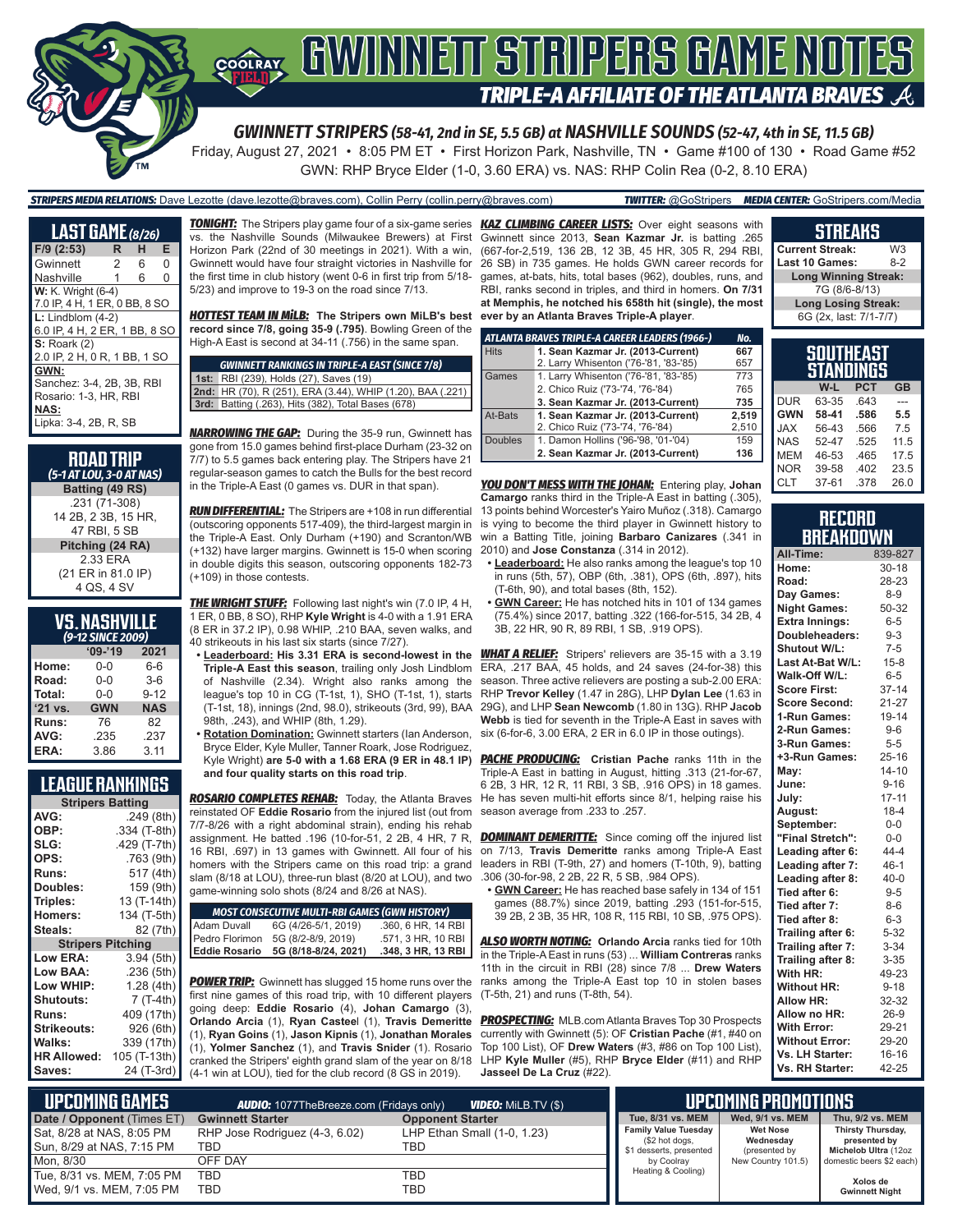

#### *FRIDAY, AUGUST 27, 2021 AT NASHVILLE*

### **MANAGER MATT TUIASOSOPO**

**Matt Tuiasosopo** is in his first season as Gwinnett manager and his third season as a coach in the Atlanta Braves organization in 2021. He was named the seventh manager in team history on 3/30/21. Tuiasosopo is both the youngest manager in team history (turned 35 on 5/10) and the first former Gwinnett player to manage the club (hit .221 with 19 HR, 73 RBI in 178 games from 2016-17).

Tuiasosopo made his managerial debut in 2019 with Class-A Rome, leading the club to a 65-74 record and earning Atlanta's Bobby Cox Award for minor league manager of the year. He was set to return to Rome in 2020, but was reassigned to the Braves Alternate Training Site at Coolray Field once the MiLB season was canceled.

| Tuiasosopo's Managerial Career | Games | W-L     | <b>PCT</b> | <b>Plavoffs</b> |
|--------------------------------|-------|---------|------------|-----------------|
| With Gwinnett (1 Season):      | 99    | 58-41   | .586       |                 |
| MiLB Career (2 Seasons):       | 238   | 123-115 | .517       |                 |

*All staff bios available in the 2021 Stripers Media Guide*

| EJECTIONS (4)              |                          |                         |  |  |  |
|----------------------------|--------------------------|-------------------------|--|--|--|
| Player/Coach               | Date/Inning              | <b>Umpire</b>           |  |  |  |
| <b>Ryan Goins</b>          | 5/25 vs. MEM, 7th Inning | <b>HP Clint Vondrak</b> |  |  |  |
| <b>MGR Matt Tuiasosopo</b> | 6/3 vs. JAX, 8th Inning  | <b>HP Alex Tosi</b>     |  |  |  |
| <b>Travis Snider</b>       | 7/30 at MEM, 8th Inning  | HP John Bacon           |  |  |  |
| <b>Ryan Casteel</b>        | 8/17 at LOU, 3rd Inning  | 1B Charlie Ramos        |  |  |  |

| <b>TEAM DEFENSE (GTH IN TRIPLE-A EAST)</b>                                          |    |                                                   |                                       |                |            |           |           |  |
|-------------------------------------------------------------------------------------|----|---------------------------------------------------|---------------------------------------|----------------|------------|-----------|-----------|--|
| <b>PCT</b>                                                                          | G  | TC                                                | <b>PO</b>                             | A              | Е          | <b>DP</b> | <b>TP</b> |  |
| .983                                                                                | 99 | 3527                                              | 2576                                  | 890            | 61         | 94        |           |  |
| <b>Catchers</b>                                                                     |    | <b>SB</b>                                         | $\mathsf{cs}$                         | <b>ATT</b>     | <b>PCT</b> | <b>PB</b> | W-L       |  |
| Casteel, Ryan                                                                       |    | $\overline{4}$                                    | $\Omega$                              | $\overline{4}$ | .000       | 1         | $1 - 2$   |  |
| Contreras, William                                                                  |    | 15                                                | 0                                     | 15             | .000       | 4         | $19-2$    |  |
| d'Arnaud, Travis                                                                    |    | 2                                                 | 2                                     | $\overline{4}$ | .500       | U         | $5 - 1$   |  |
| Jackson, Alex                                                                       |    | $11 - 12$<br>10<br>14<br>.286<br>4                |                                       |                |            |           |           |  |
| Lucroy, Jonathan                                                                    |    | 18                                                | 5<br>23<br>.217<br>$8 - 15$           |                |            |           |           |  |
| Martinez, Carlos                                                                    |    | 3                                                 | $\Omega$                              | 3              | .000       |           | $2 - 1$   |  |
| Morales, Jonathan                                                                   |    | 12                                                | 5                                     | 17             | .294       |           | $12 - 8$  |  |
| Total:                                                                              |    | 64                                                | 16                                    | 80             | .200       | 9         | 58-41     |  |
| Waters (9), Demeritte (4), Ervin (4), Sanchez (2),<br><b>Outfield Assists (23):</b> |    |                                                   |                                       |                |            |           |           |  |
|                                                                                     |    | Almonte (1), Inciarte (1), Pache (1), Rosario (1) |                                       |                |            |           |           |  |
| Pitcher Pickoffs (4):                                                               |    |                                                   | Kingham (2), Y. Lopez (1), Muller (1) |                |            |           |           |  |
| <b>Catcher Pickoffs (2):</b>                                                        |    | Casteel (1), Jackson (1)                          |                                       |                |            |           |           |  |

# **STARTS**

|     | <b>By Batting Order</b>                                                                                                                                                                                              |
|-----|----------------------------------------------------------------------------------------------------------------------------------------------------------------------------------------------------------------------|
| 1:  | Waters (66), Pache (18), Inciarte (6), Arcia (5), Almonte (1), Ervin (1), Gore (1),<br>Sanchez (1)                                                                                                                   |
| 2:  | Pache (29), Kipnis (22), Arcia (17), Rosario (11), Goins (8), Demeritte (3), Waters (3),<br>Almonte (1), Camargo (1), Ervin (1), Gore (1), Heredia (1), Sanchez (1)                                                  |
| 3:  | Arcia (47), Camargo (31), d'Arnaud (6), Demeritte (4), Jackson (3), Kipnis (3), Lucroy (3),<br>Contreras (2)                                                                                                         |
| 4:  | Camargo (43), Jackson (17), Demeritte (16), Kipnis (5), Lucroy (5), Contreras (4),<br>Almonte (3), Casteel (3), Rosario (2), Kazmar Jr. (1)                                                                          |
| 5:  | Contreras (22), Lucroy (13), Goins (11), Kipnis (11), Kazmar Jr. (10), Almonte (8),<br>Jackson (8), Demeritte (7), Camargo (3), Sanchez (2), Snider (2), Casteel (1), Ervin (1)                                      |
| 6:  | Goins (21), Kazmar Jr. (12), Casteel (11), Demeritte (10), Ervin (8), Snider (8),<br>Pache (7), Lucroy (5), Waters (5), Almonte (4), Sanchez (4), Contreras (3), Jackson (1)                                         |
| 7:  | Ervin (22), Kazmar Jr. (18), Goins (14), Sanchez (13), Snider (12), Pache (6),<br>Demeritte (5), Casteel (4), Morales (2), Waters (2), Almonte (1)                                                                   |
| 8:  | Sanchez (31), Morales (16), Ervin (12), Kazmar Jr. (12), Snider (8), Goins (7),<br>Casteel (5), Gore (5), Brugman (1), Martinez (1), Unroe (1)                                                                       |
| 9:  | Starting Pitchers (57), Sanchez (12), Morales (11), Ervin (4), Gore (4), Snider (4),<br>Casteel (2), Kazmar Jr. (2), Martinez (2), Unroe (1)                                                                         |
|     | <b>By Position</b>                                                                                                                                                                                                   |
| C:  | Jackson (23), Lucroy (23), Contreras (21), Morales (20), d'Arnaud (6), Casteel (3),<br>Martinez (3)                                                                                                                  |
| 1B: | Camargo (43), Casteel (21), Snider (14), Kazmar Jr. (9), Morales (6), Lucroy (2),<br>Unroe (2), Demeritte (1), Goins (1)                                                                                             |
| 2B: | Kipnis (33), Goins (25), Sanchez (22), Kazmar Jr. (17), Arcia (1), Morales (1)                                                                                                                                       |
| 3B: | Camargo (32), Kazmar Jr. (26), Sanchez (24), Goins (12), Arcia (3), Morales (2)                                                                                                                                      |
| SS: | Arcia (60), Goins (23), Sanchez (14), Camargo (1), Kazmar Jr. (1)                                                                                                                                                    |
| LF: | Waters (31), Ervin (23), Gore (11), Almonte (9), Snider (7), Kipnis (5), Arcia (4),<br>Demeritte (4), Rosario (3), Heredia (1), Sanchez (1)                                                                          |
| CF: | Pache (54), Waters (28), Ervin (6), Rosario (6), Inciarte (5)                                                                                                                                                        |
| RF: | Demeritte (37), Ervin (19), Waters (17), Almonte (8), Snider (8), Pache (4), Sanchez (3),<br>Rosario (2), Camargo (1)                                                                                                |
| DH: | Contreras (10), Jackson (6), Snider (5), Demeritte (3), Kipnis (3), Casteel (2),<br>Kazmar Jr. (2), Pache (2), Rosario (2), Almonte (1), Arcia (1), Brugman (1), Camargo (1),<br>Ervin (1), Inciarte (1), Lucroy (1) |

|               | <b>VS.2021 OPPONENTS</b> |             |              |               |         |       |              |  |  |  |  |  |  |  |
|---------------|--------------------------|-------------|--------------|---------------|---------|-------|--------------|--|--|--|--|--|--|--|
|               | Home                     | <b>Road</b> | <b>Total</b> |               | Home    | Road  | <b>Total</b> |  |  |  |  |  |  |  |
| <b>CLT</b>    | $5 - 1$                  | $11 - 1$    | $16 - 2$     | COL           |         |       |              |  |  |  |  |  |  |  |
| <b>DUR</b>    | $4 - 2$                  | $1 - 5$     | $5 - 7$      | LOU           | $4 - 2$ | $5-1$ | $9 - 3$      |  |  |  |  |  |  |  |
| <b>JAX</b>    | $1 - 5$                  | $- - -$     | $1 - 5$      | <b>MW DIV</b> | $4 - 2$ | $5-1$ | $9 - 3$      |  |  |  |  |  |  |  |
| <b>MEM</b>    | $5 - 1$                  | $7-5$       | $12-6$       |               |         |       |              |  |  |  |  |  |  |  |
| <b>NAS</b>    | $6-6$                    | $3-6$       | $9 - 12$     |               |         |       |              |  |  |  |  |  |  |  |
| <b>NOR</b>    | $5-1$                    | $1 - 5$     | $6-6$        |               |         |       |              |  |  |  |  |  |  |  |
| <b>SE DIV</b> | 26-16                    | 23-22       | 49-38        |               |         |       |              |  |  |  |  |  |  |  |

### **LAST AT-BAT WINS** *(15)*

The Stripers are 15-8 (.652) in games decided in the last at-bat in 2021.

| Date/Opponent        | <b>Score</b> | Game-Winning Play (*=Walk-Off)           |
|----------------------|--------------|------------------------------------------|
| 5/4 at Charlotte     | 10-9 (12th)  | Almonte scores on E4 (Reynolds)          |
| 5/9 at Charlotte     | 12-9 (10th)  | Camargo RBI single                       |
| 5/14 vs. Louisville  | $2-1$ (8th)  | Arcia solo HR                            |
| 5/16 vs. Louisville  | 5-4 (9th)    | Arcia walk-off solo HR*                  |
| 5/25 vs. Memphis     | $2-1$ (9th)  | Kazmar walk-off single*                  |
| 6/9-G2 at Memphis    | $3-1$ (8th)  | Waters RBI single                        |
| 6/18 vs. Nashville   | 8-7 (10th)   | Arcia scores on E4 (Hiura on Lucroy FC)* |
| 6/30 at Durham       | $2-1$ (9th)  | Pache RBI single                         |
| 7/18 at Charlotte    | 13-12 (9th)  | Contreras RBI double                     |
| 8/1 at Memphis       | $4-2$ (9th)  | Ervin RBI single                         |
| 8/6 vs. Charlotte    | $4-3(11th)$  | Morales walk-off single*                 |
| 8/8-G1 vs. Charlotte | $4-3$ (7th)  | d'Arnaud walk-off single*                |
| 8/11-G1 vs. Durham   | $4-3(7th)$   | Pache walk-off single*                   |
| 8/24 at Nashville    | $3-1$ (9th)  | Rosario solo HR                          |
| 8/25 at Nashville    | 5-4 (10th)   | Contreras RBI single                     |
|                      |              |                                          |

# **GWINNETT PLAYERS USED** *(58 IN 2021)*

**Pitchers (33)** Anderson, Ian Arano, Victor Biddle, Jesse Bradford, Chasen Burrows, Thomas Chavez, Jesse Davidson, Tucker De La Cruz, Jasseel *Edwards Jr., Carl* Elder, Bryce Flaa, Jay *Greene, Shane*  Hernandez, Daysbel *Horacek, Mitch* Johnstone, Connor *Jones, Nate* Kelley, Trevor Kingham, Nolan Lee, Dylan Lopez, Yoan Martin, Chris Minter, A.J. Muller, Kyle Newcomb, Sean Roark, Tanner Rodriguez, Jose Santana, Edgar *Tice,Ty* Toussaint, Touki Webb, Jacob *Wilson, Bryse* Wright, Kyle Ynoa, Huascar

Almonte, Abraham Arcia, Orlando *Brugman, Jaycob* Camargo, Johan Casteel, Ryan Contreras, William d'Arnaud, Travis Demeritte, Travis Ervin, Phillip Goins, Ryan Gore, Terrance Heredia, Guillermo *Inciarte, Ender Jackson, Alex* Kazmar Jr., Sean Kipnis, Jason

*Lucroy, Jonathan* Martinez, Carlos Morales, Jonathan Pache, Cristian Rosario, Eddie Sanchez, Yolmer Snider, Travis Unroe, Riley Waters, Drew

*Italics = Player no longer in Braves organization*

#### **BASS-LANTA**

OF Abraham Almonte RHP Ian Anderson INF/OF Orlando Arcia LHP Jesse Biddle INF Johan Camargo RHP Jesse Chavez C William Contreras C Travis d'Arnaud LHP Tucker Davidson RHP Carl Edwards Jr.

RHP Jay Flaa RHP Shane Greene OF Guillermo Heredia OF Ender Inciarte C Alex Jackson RHP Nate Jones INF Sean Kazmar Jr. C Jonathan Lucroy RHP Chris Martin LHP A.J. Minter

**30 players have played for both Gwinnett and Atlanta in 2021:** LHP Kyle Muller (Debut) LHP Sean Newcomb OF Cristian Pache RHP Edgar Santana RHP Ty Tice RHP Touki Toussaint RHP Jacob Webb RHP Bryse Wilson RHP Kyle Wright RHP Huascar Ynoa

# **ATLANTA BRAVES REHAB ASSIGNMENTS** *(10 IN 2021)*

**Player Injury (IL Date)** 

RHP Chris Martin RT Shoulder Inflammation (4/7) 5/5-5/11<br>OF Ender Inciarte Strained LT Hamstring (4/17) 5/6-5/12 OF Ender Inciarte Strained LT Hamstring (4/17)<br>OF Guillermo Heredia RT Hamstring Inflammation (5) RT Hamstring Inflammation (5/1) 5/14 C Alex Jackson Strained LT Hamstring (5/2) 5/21-6/9, 6/30-7/20 OF Cristian Pache RT Hamstring Inflammation (5/14) 5/29-6/1<br>RHP Touki Toussaint RT Shoulder Strain (3/26) 6/22-7/15 RHP Touki Toussaint RT Shoulder Strain (3/26) 6/22-7/15<br>C. Travis d'Arnaud C. Torn LT Thumb Ligament (5/2) 6/10-8/10 Torn LT Thumb Ligament (5/2) RHP Ian Anderson RT Shoulder Inflammation (7/16) 8/5-<br>RHP Huascar Ynoa Fractured RT Hand (5/17) 8/6-8/16 RHP Huascar Ynoa Fractured RT Hand (5/17) 8/6-8/16 RT Abdominal Strain (7/7)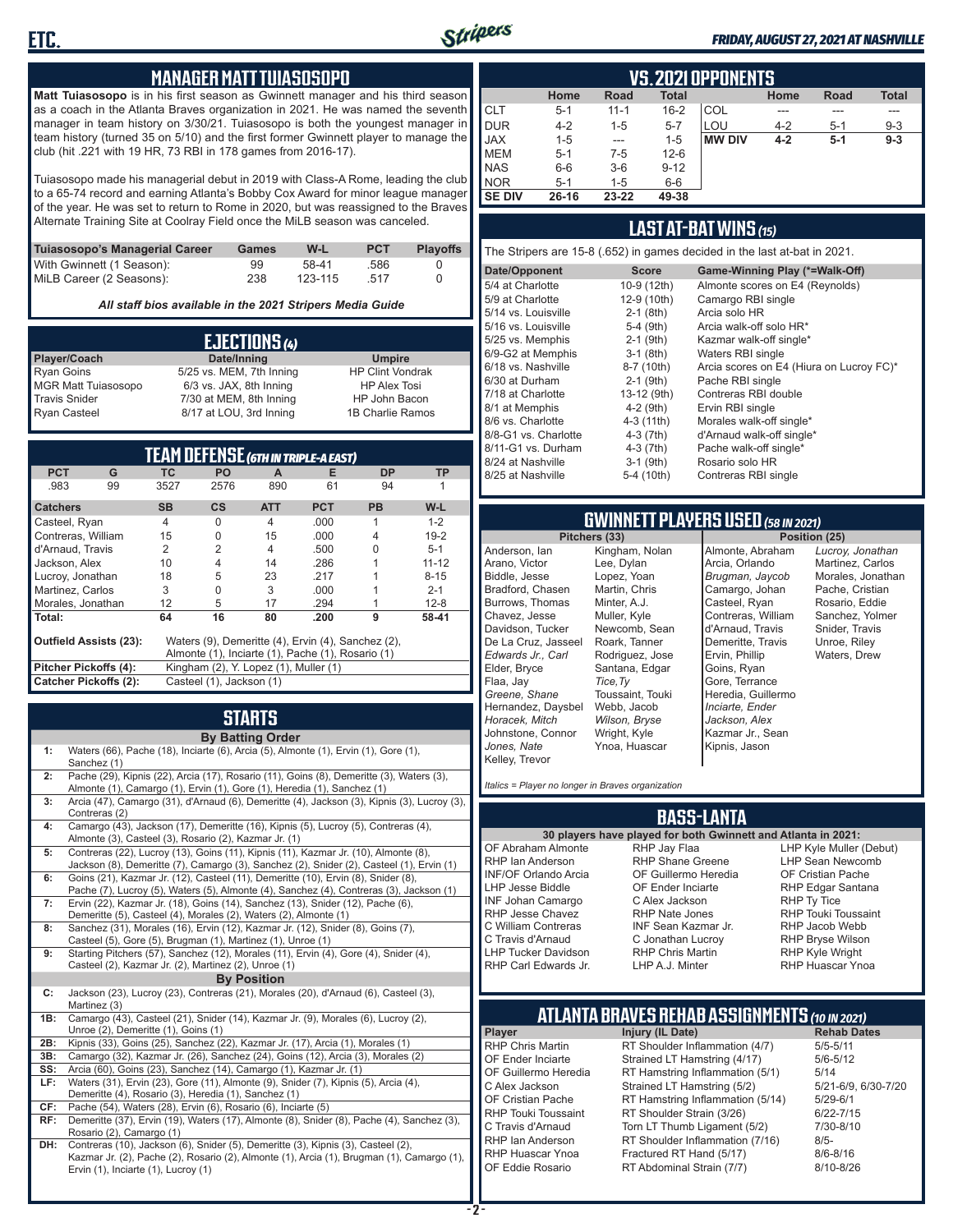### **STARTING PITCHER**



#### *FRIDAY, AUGUST 27, 2021 AT NASHVILLE*

# **59****bryce elder**

**B/T:** R/R **BORN:** 5/19/99 in Decatur, Texas (Age 22) **ACQUIRED:** Braves' 5th round pick (156th overall) in the 2020 June **WT:** 220 draft out of the University of Texas at Austin.

*TONIGHT'S START:* Elder makes his second Triple-A start in game four of a six-game series at Nashville ... Making his pro debut in 2021, is a combined 10-2 with a 2.97 ERA (35 ER in 106.0 IP) and .208 BAA in 19 starts across three levels ... Is the first member of the Braves' 2020 draft class to reach Gwinnett.

*PROSPECTING:* Currently ranked Atlanta's No. 11 prospect by MLB.com ... Began the season ranked the No. 16 prospect in the Braves' organization by *Baseball America.*

*2021 WITH GWINNETT:* Promoted on 8/17 and made his Triple-A debut on 8/20 at Louisville (win, 5.0 IP, 3 H, 2 R, 2 ER, 1 HR, 3 BB, 6 SO) ... Was the third Stripers pitcher to make his Triple-A debut as a starter this season, joining **Kyle Muller** (5/4 at CLT) and **Nolan Kingham** (6/29 at DUR).

*2021 WITH MISSISSIPPI:* Joined the M-Braves on 6/29 ... Earned his first Double-A win on 7/4 at Montgomery (5.0 IP, 1 ER, 2 BB, 5 SO) ... On 7/10 vs. Pensacola, pitched 7.0 hitless innings and combined with Daysbel Hernandez (2.0 IP, 0 H) on a no-hitter in a 6-0 victory ... ... **Named Double-A South Pitcher of the Week for 7/5-7/11 (2-0, 0.75 ERA, 0.67 WHIP, .061 BAA in 2 starts) and Double-A South Pitcher of the Month for July (4-1, 2.73 ERA, 0.88 WHIP, .140 BAA in 5 starts)** ... Tossed his first career complete game on 7/28 at Pensacola (7.0 IP, 3 H, 2 R, 2 ER, 1 HR, 3 BB, 9 SO in 4-1 win) ... Won his final four starts with Mississippi from 7/28-8/14, posting a 2.77 ERA (8 ER in 26.0 IP), .096 WHIP, and .208 BAA in that span.

*2021 WITH ROME:* Was Rome's Opening Night starter on 5/4 at Winston-Salem ... Earned his first professional win in his fourth start on 5/21 vs. Bowling Green (6.1 IP, 5 H, 1 ER, 0 BB, 7 SO) ... Struck out a career-high 10 batters over 6.0 IP in a no-decision on 6/3 at Bowilng Green ... Went 1-1 with a 1.40 ERA (3 ER in 19.1 IP), 1.03 WHIP, and .194 BAA in his final four starts with the R-Braves from 6/3-6/22.

*COLLEGE CAREER:* Pitched three seasons (2018-20) for the University of Texas ... Went 10-6 with a 3.42 ERA (55 ER in 144.2 IP) and 149 strikeouts over 39 games (18 starts) ... In his abbreviated junior season in 2020, earned Collegiate Baseball Second Team All-American honors after posting a 2.08 ERA and striking out 32 in four starts.

|                                                                                                               | <b>ELDER'S OVERALL STATS</b> |         |       |       |    |    |     |      |      |  |  |  |  |  |
|---------------------------------------------------------------------------------------------------------------|------------------------------|---------|-------|-------|----|----|-----|------|------|--|--|--|--|--|
| <b>WHIP</b><br>G/GS<br><b>HR</b><br><b>BB</b><br><b>SO</b><br>W-L<br><b>BAA</b><br><b>ERA</b><br>Year<br>Team |                              |         |       |       |    |    |     |      |      |  |  |  |  |  |
| 2021                                                                                                          | Rome $(A+)$                  | $2 - 1$ | 2.60  | 9/9   |    | 20 | 55  | .224 | 1.29 |  |  |  |  |  |
|                                                                                                               | Mississippi (AA)             | $7-1$   | 3 2 1 | 9/9   |    | 17 | 60  | .198 | 1.00 |  |  |  |  |  |
|                                                                                                               | Gwinnett (AAA)               | $1 - 0$ | 3.60  | 1/1   |    | 3  | 6   | .176 | 1.20 |  |  |  |  |  |
| MiLB Career:                                                                                                  |                              | $10-2$  | 2.97  | 19/19 | 10 | 40 | 121 | .208 | 1.13 |  |  |  |  |  |
| <b>MLB Career:</b>                                                                                            |                              | $0 - 0$ |       | 0/0   |    | 0  | O   | ---  | 0.00 |  |  |  |  |  |

|          | <b>ELDER'S 2021 SPLITS WITH GWINNETT</b> |           |                       |
|----------|------------------------------------------|-----------|-----------------------|
| Home:    | $0-0, - -$ ERA $(0G)$                    | Road:     | 1-0, 3.60 ERA (1G)    |
| Day:     | $0-0, - -$ ERA $(0G)$                    | Night:    | 1-0, 3.60 ERA (1G)    |
| Starter: | 1-0, 3.60 ERA (1G)                       | Reliever: | $0-0, - -$ ERA $(0G)$ |
| Vs. LHB: | .222 BAA, 1 HR                           | Vs. RHB:  | .125 BAA, 0 HR        |

|         | <b>ELDER vs. NASHVILLE</b>                                   |      |  |  |     |  |  |  |  |  |  |  |  |  |  |
|---------|--------------------------------------------------------------|------|--|--|-----|--|--|--|--|--|--|--|--|--|--|
|         | W-L<br><b>ERA</b><br>GS<br>HR<br>ER<br><b>BB</b><br>SΟ<br>ID |      |  |  |     |  |  |  |  |  |  |  |  |  |  |
| 2021:   | 0-0                                                          | - -- |  |  |     |  |  |  |  |  |  |  |  |  |  |
| Career: | 0-0                                                          | $-1$ |  |  | 0.0 |  |  |  |  |  |  |  |  |  |  |

|                                        | <b>ELDER'S HIGHS &amp; LOWS</b> |                                    |  |  |  |  |  |  |  |  |  |  |
|----------------------------------------|---------------------------------|------------------------------------|--|--|--|--|--|--|--|--|--|--|
| Career (MiLB and MLB)<br><b>Season</b> |                                 |                                    |  |  |  |  |  |  |  |  |  |  |
| IP:                                    | 7.0 (5x, last: 8/3 at BIR)      | 7.0 (5x, last: 8/3/21, MIS at BIR) |  |  |  |  |  |  |  |  |  |  |
| $\vert$ so:                            | 10 (6/3 at BG)                  | 10 (6/3/21, ROM at BG)             |  |  |  |  |  |  |  |  |  |  |
| BB:                                    | 4 (4x, last: 7/10 vs. PNS)      | 4 (4x, last: 7/10/21, MIS vs. PNS) |  |  |  |  |  |  |  |  |  |  |
| H:<br>ER:                              | 9 (8/3 at BIR)                  | 9 (8/3/21, MIS at BIR)             |  |  |  |  |  |  |  |  |  |  |
|                                        | 5 (2x, last: 7/22 vs. BLX)      | 5 (2x, last: 7/22/21, MIS vs. BLX) |  |  |  |  |  |  |  |  |  |  |
| Low-Hit CG:                            | No 9.0 IP CG                    | No 9.0 IP CG                       |  |  |  |  |  |  |  |  |  |  |
| Low-ER CG:                             | No 9.0 IP CG                    | No 9.0 IP CG                       |  |  |  |  |  |  |  |  |  |  |

|                                                                                  | <b>ELDER AT THE PLATE.</b> |  |  |  |  |  |  |  |  |  |  |  |  |  |  |
|----------------------------------------------------------------------------------|----------------------------|--|--|--|--|--|--|--|--|--|--|--|--|--|--|
| AVG.<br>3B<br><b>BB</b><br><b>HR</b><br><b>RBI</b><br><b>SO</b><br>ΔR<br>н<br>2B |                            |  |  |  |  |  |  |  |  |  |  |  |  |  |  |
| 2021 w/GWN:                                                                      | .000                       |  |  |  |  |  |  |  |  |  |  |  |  |  |  |
| MiLB Career:                                                                     | .000                       |  |  |  |  |  |  |  |  |  |  |  |  |  |  |
| <b>IMLB Career:</b>                                                              | ---                        |  |  |  |  |  |  |  |  |  |  |  |  |  |  |

|            | <b>ELDER'S 2021 STARTS (ALL LEVELS)</b> |               |     |                |   |                |                |           |           |       |                           |              |                                                    |  |
|------------|-----------------------------------------|---------------|-----|----------------|---|----------------|----------------|-----------|-----------|-------|---------------------------|--------------|----------------------------------------------------|--|
| Team       | Date/Opp.                               | <b>Result</b> | IP  | н              | R | <b>ER</b>      | <b>HR</b>      | <b>BB</b> | <b>SO</b> | NP-S  | Opp. Starter              | <b>Final</b> | <b>Notes</b>                                       |  |
| <b>ROM</b> | 5/4 at WS                               | <b>ND</b>     | 4.2 |                | 5 | 5              |                | 4         | 6         | 79-48 | Davis Martin              | W. 11-5      | First career MiLB start on Opening Night.          |  |
| <b>ROM</b> | 5/9 at WS                               | <b>ND</b>     | 5.0 | 4              | 3 |                |                |           |           | 76-48 | Davis Martin              | L. 1-2       | Two unearned runs due to three Rome errors.        |  |
| <b>ROM</b> | 5/15 at GBO                             | <b>ND</b>     | 3.2 | 4              |   |                |                | 4         | 6         | 75-40 | Omar Cruz                 | L. 5-6       | Exited with 1-0 deficit, Rome lost in 10 innings.  |  |
| <b>ROM</b> | 5/21 vs. BG                             | W, 1-0        | 6.1 | 5              |   |                | $\Omega$       | O         |           | 75-51 | Michael Mercado           | W, 6-1       | Retired eight straight batters after allowing run. |  |
| <b>ROM</b> | 5/28 vs. GVL                            | <b>ND</b>     | 6.0 | 4              |   |                |                | 4         | 5         | 91-52 | Jay Groome                | W, 4-3       | Rome won on walk-off single in 10th inning.        |  |
| <b>ROM</b> | $6/3$ at BG                             | <b>ND</b>     | 6.0 | 5              |   | 0              | $\Omega$       | 2         | 10        | 85-56 | Pevton Battenfield        | L. 1-3       | Struck out five of first six batters faced.        |  |
| <b>ROM</b> | 6/8 vs. ASH                             | <b>ND</b>     | 2.1 |                | 0 | $\Omega$       | $\Omega$       | $\Omega$  | 3         | 28-21 | Mark Moclair              | W. 8-4       | Faced just eight batters before early exit.        |  |
| <b>ROM</b> | 6/13 vs. ASH                            | L. 1-1        | 6.0 | 6              | 4 | 3              |                | 3         | 4         | 81-57 | Mark Moclair              | L. 0-9       | Three of six hits allowed went for extra-bases.    |  |
| <b>ROM</b> | 6/22 at ABD                             | W. 2-1        | 5.0 | 2              | 0 | 0              | $\Omega$       | 3         |           | 83-51 | Jake Prizina              | W. 14-0      | Started with 5-0 lead after the top of the 1st.    |  |
| <b>MIS</b> | 6/29 at MTG                             | <b>ND</b>     | 4.0 |                | 4 | 4              | $\Omega$       |           | 5         | 83-49 | Peyton Battenfield        | W. 7-6       | Three of four runs allowed in the 1st inning.      |  |
| <b>MIS</b> | 7/4 at MTG                              | W, 1-0        | 5.0 | $\overline{2}$ |   |                | $\Omega$       | 2         | 5         | 74-42 | Adrian De Horta           | W. 6-2       | Allowed just two singles for first Double-A win.   |  |
| <b>MIS</b> | 7/10 vs. PNS                            | W. 2-0        | 7.0 | $\Omega$       | 0 | $\Omega$       | $\Omega$       | 4         | 6         | 89-44 | Zach McCamblev            | W, 6-0       | Daysbel Hernandez finished no-hitter for MIS.      |  |
| <b>MIS</b> | 7/16 at TNS                             | W, 3-0        | 7.0 | 4              | 2 |                |                | 3         | 5         | 94-57 | <b>Cam Sanders</b>        | W. 6-4       | Tossed 4.0 scoreless innings after allowing HR.    |  |
| <b>MIS</b> | 7/22 vs. BLX                            | L, 3-1        | 7.0 | 6              | 5 | 5              | $\mathfrak{p}$ | 2         | 5         | 90-63 | Nick Bennett              | L, 4-5       | Most runs allowed since 5/4 (ROM at WS).           |  |
| <b>MIS</b> | 7/28 at PNS                             | W. 4-1        | 7.0 | 3              | 2 | 2              |                | 3         | 9         | 89-55 | Max Mever                 | W. 5-2       | Game called in top of 8th due to lightning.        |  |
| <b>MIS</b> | 8/3 at BIR                              | W. 5-1        | 7.0 | 9              | 4 | 4              | 2              |           | 9         | 95-70 | <b>Pevton Battenfield</b> | W. 7-4       | Allowed one hit over final 3.0 innings pitched.    |  |
| <b>MIS</b> | 8/8 at BIR                              | W, 6-1        | 6.0 | 5              | 2 |                |                |           |           | 90-58 | Davis Martin              | W. 5-2       | Collected sixth win in last seven starts.          |  |
| <b>MIS</b> | 8/14 vs. BLX                            | W. 7-1        | 6.0 | 3              | 0 | $\cap$         | $\Omega$       | $\Omega$  | 9         | 85-54 | Lucas Erceg               | W, 4-0       | Escaped bases-loaded jam with no outs in 3rd.      |  |
| <b>GWN</b> | 8/20 at LOU                             | W, 1-0        | 5.0 | 3              | 2 | $\mathfrak{p}$ |                | 3         | 6         | 89-50 | Rilev O'Brien             | W. 10-5      | First Triple-A win in Gwinnett debut.              |  |

|                     | <b>STRIPERS STARTING PITCHERS (14 IN 2021)</b> |            |           |          |          |                             |                            |                                                    |  |  |  |  |  |
|---------------------|------------------------------------------------|------------|-----------|----------|----------|-----------------------------|----------------------------|----------------------------------------------------|--|--|--|--|--|
| <b>Pitcher</b>      | W-L                                            | <b>ERA</b> | <b>GS</b> | QS       |          | <b>Team W-L Run Support</b> | <b>Last Gwinnett Start</b> | <b>Final Line</b>                                  |  |  |  |  |  |
| Anderson, Ian       | $0 - 0$                                        | 3.68       | 4         | $\Omega$ | $3 - 1$  | 1.75 RPG (7 Tot.)           | 8/24 at NAS (ND)           | 5.0 IP, 3 H, 1 R, 1 ER, 2 BB, 9 SO (90p/54s)       |  |  |  |  |  |
| Burrows, Thomas     | $0 - 0$                                        | 0.00       |           | $\Omega$ | $1 - 0$  | 0.00 RPG (0 Tot.)           | 7/21-G1 vs. NOR (ND)       | 1.0 IP, 0 H, 1 R, 0 ER, 3 BB, 2 SO (32p/13s)       |  |  |  |  |  |
| Davidson, Tucker    | $2 - 1$                                        | 0.90       | 3         | 3        | $2 - 1$  | 5.33 RPG (16 Tot.)          | 5/23 at NAS (L)            | 6.0 IP, 1 H, 1 R, 1 ER, 1 BB, 9 SO, 1 HR (82p/51s) |  |  |  |  |  |
| De La Cruz. Jasseel | $0 - 3$                                        | 7.02       | 15        | $\Omega$ | $8 - 7$  | 2.27 RPG (34 Tot.)          | 8/14 vs. DUR (L)           | 0.0 IP, 3 H, 3 R, 3 ER, 1 BB, 0 SO, 1 WP (19p/10s) |  |  |  |  |  |
| Elder, Bryce        | $1 - 0$                                        | 3.60       |           | $\Omega$ | $1 - 0$  | 8.00 RPG (8 Tot.)           | 8/20 at LOU (W)            | 5.0 IP, 3 H, 2 R, 2 ER, 3 BB, 6 SO, 1 HR (89p/50s) |  |  |  |  |  |
| Johnstone, Connor   | $1 - 6$                                        | 7.16       | 11        | 0        | $4 - 7$  | 1.82 RPG (20 Tot.)          | 7/31 at MEM (ND)           | 2.0 IP, 1 H, 0 R, 0 BB, 1 SO (27p/15s)             |  |  |  |  |  |
| Kingham, Nolan      | $0 - 4$                                        | 8.89       | 6         | 0        | $2 - 4$  | 1.33 RPG (8 Tot.)           | 8/15 vs. DUR (L)           | 5.0 IP, 9 H, 6 R, 6 ER, 2 BB, 3 SO, 1 HR (93p/56s) |  |  |  |  |  |
| Muller, Kyle        | $3 - 2$                                        | 3.04       | 11        | 4        | $9 - 2$  | 4.09 RPG (45 Tot.)          | 8/25 at NAS (ND)           | 6.0 IP, 2 H, 0 R, 2 BB, 4 SO, 1 WP (90p/56s)       |  |  |  |  |  |
| Roark, Tanner       | $0 - 0$                                        | 0.00       | 3         | $\Omega$ | $2 - 1$  | 2.67 RPG (8 Tot.)           | 8/22 at LOU (ND)           | 2.0 IP, 2 H, 0 R, 2 BB, 1 SO, 1 WP (32p/17s)       |  |  |  |  |  |
| Rodriguez, Jose     | $4 - 3$                                        | 6.29       | 11        | $\Omega$ | $6-5$    | 3.09 RPG (34 Tot.)          | 8/21 at LOU (W)            | 6.0 IP, 6 H, 4 R, 4 ER, 2 BB, 3 SO, 1 HR (90p/62s) |  |  |  |  |  |
| Toussaint, Touki    | $2 - 1$                                        | 4.32       | 4         |          | $2 - 2$  | 3.50 RPG (14 Tot.)          | 7/13 at CLT (W)            | 6.0 IP, 3 H, 2 R, 2 ER, 3 BB, 7 SO, 1 HR (89p/54s) |  |  |  |  |  |
| Wilson, Bryse       | $4 - 2$                                        | 4.47       | 9         | 3        | $6 - 3$  | 3.00 RPG (27 Tot.)          | 7/7 vs. NAS (ND)           | 5.0 IP, 8 H, 5 R, 5 ER, 2 BB, 2 SO, 2 HR (81p/50s) |  |  |  |  |  |
| Wright, Kyle        | $6 - 4$                                        | 3.31       | 18        |          | $10 - 8$ | 2.33 RPG (42 Tot.)          | 8/26 at NAS (W)            | 7.0 IP, 4 H, 1 R, 1 ER, 0 BB, 8 SO (89p/63s)       |  |  |  |  |  |
| Ynoa, Huascar       | $0 - 0$                                        | 4.32       | 2         | $\Omega$ | $2 - 0$  | 2.50 RPG (5 Tot.)           | 8/11-G2 vs. DUR (ND)       | 4.2 IP, 4 H, 3 R, 3 ER, 4 BB, 7 SO, 1 WP (83p/51s) |  |  |  |  |  |
| Total:              | 23-26                                          | 4.69       | 99        | 19       | 58-41    | 2.71 RPG (268 Tot.)         |                            |                                                    |  |  |  |  |  |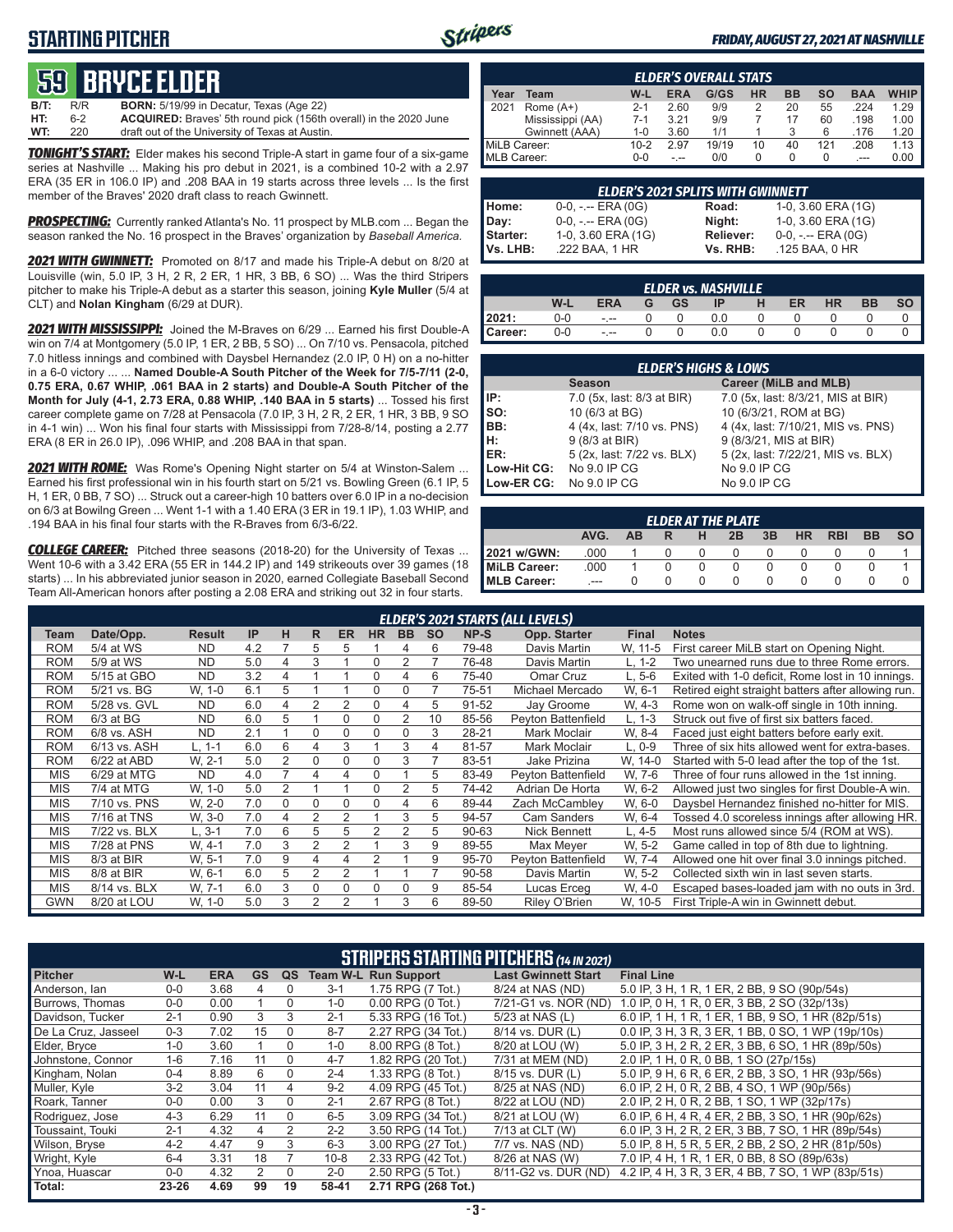### **BULLPEN**



#### *FRIDAY, AUGUST 27, 2021 AT NASHVILLE*

|                                                                                         | STRIPERS PITCHING BREAKDOWN                                                |      |           |     |     |     |     |     |      |  |  |  |  |  |
|-----------------------------------------------------------------------------------------|----------------------------------------------------------------------------|------|-----------|-----|-----|-----|-----|-----|------|--|--|--|--|--|
| <b>BAA</b><br><b>HR</b><br><b>BB</b><br><b>SO</b><br>W-L<br><b>ERA</b><br>ER<br>IP<br>R |                                                                            |      |           |     |     |     |     |     |      |  |  |  |  |  |
| Starters:                                                                               | $23 - 26$                                                                  | 4.69 | 427.2 237 |     | 223 | 58  | 171 | 424 | .254 |  |  |  |  |  |
| Relievers:                                                                              | $35-15$                                                                    | 3.19 | 431.0     | 172 | 153 | 47  | 168 | 502 | .217 |  |  |  |  |  |
| <b>Total:</b>                                                                           | 58-41                                                                      | 3.94 | 858.2     | 409 | 376 | 105 | 339 | 926 | -236 |  |  |  |  |  |
|                                                                                         | <b>Saves/Opp:</b> 24/38 (63.2%)  Holds: 45 <b>IR/Scored:</b> 76/24 (31.6%) |      |           |     |     |     |     |     |      |  |  |  |  |  |

|            | <b>PITCHING BY MONTH</b>                                                                |      |       |     |     |    |     |     |      |  |  |  |  |  |  |
|------------|-----------------------------------------------------------------------------------------|------|-------|-----|-----|----|-----|-----|------|--|--|--|--|--|--|
|            | <b>BAA</b><br><b>SO</b><br><b>HR</b><br><b>BB</b><br>W-L<br><b>ERA</b><br>ER<br>IP<br>R |      |       |     |     |    |     |     |      |  |  |  |  |  |  |
| May:       | 14-10                                                                                   | 3.50 | 211.0 | 90  | 82  | 28 | 65  | 240 | .222 |  |  |  |  |  |  |
| June:      | $9 - 16$                                                                                | 4.55 | 213.2 | 115 | 108 | 26 | 94  | 223 | .263 |  |  |  |  |  |  |
| July:      | $17 - 11$                                                                               | 4.50 | 242.0 | 131 | 121 | 37 | 100 | 261 | .240 |  |  |  |  |  |  |
| August:    | $18 - 4$                                                                                | 3.05 | 192.0 | 73  | 65  | 14 | 80  | 202 | .216 |  |  |  |  |  |  |
| September: |                                                                                         |      |       |     |     |    |     |     |      |  |  |  |  |  |  |

| RELIEF SUMMARY (CURRENT STRIPERS ONLY, GWINNETT STATS ONLY) |         |            |    |           |            |        |              |                    |                                                    |                         |
|-------------------------------------------------------------|---------|------------|----|-----------|------------|--------|--------------|--------------------|----------------------------------------------------|-------------------------|
| <b>Pitcher</b>                                              | W-L     | <b>ERA</b> | G  | <b>GF</b> | <b>HLD</b> | SV/OPP | <b>IR/RS</b> | <b>Last Outing</b> | <b>Last Final Line</b>                             | <b>Scoreless Streak</b> |
| Arano, Victor                                               | 1-1     | 2.86       | 26 | 8         |            | 2/4    | 3/0          | 8/24 at NAS        | 2.0 IP, 0 H, 0 R, 1 BB, 2 SO (27p/19s)             | 3G (4.0 IP)             |
| Biddle, Jesse (L)                                           | $0 - 1$ | 2.31       | 24 |           | 6          | 0/1    | 9/3          | 8/25 at NAS        | 0.0 IP. 3 H. 2 R. 2 ER. 1 BB. 0 SO. 1 HR (16p/7s)  | -1G                     |
| Bradford, Chasen                                            | $4 - 0$ | 4.14       | 29 |           | 6          | 0/1    | 2/2          | 8/21 at LOU        | 1.0 IP, 2 H, 0 R, 0 BB, 1 SO (12p/10s)             | 2G (2.0 IP)             |
| Burrows. Thomas (L)                                         | $3 - 1$ | 2.55       | 26 |           | 3          | 0/0    | 18/6         | 8/22 at LOU        | Loss, 1.0 IP, 1 H, 1 R, 1 ER, 1 BB, 2 SO (21p/11s) | -1G                     |
| De La Cruz. Jasseel                                         | $1 - 0$ | 1.93       | 3  |           | ۰          | 0/0    | 0/0          | 7/10 vs. NAS       | 3.0 IP, 0 H, 0 R, 3 BB, 3 SO (49p/28s)             | 2G (4.0 IP)             |
| Flaa, Jay                                                   | $1 - 1$ | 6.08       | 23 | 5         | 2          | 1/1    | 2/0          | 8/22 at LOU        | 0.2 IP, 2 H, 4 R, 2 ER, 4 BB, 1 SO (33p/13s)       | -2G                     |
| Johnstone, Connor                                           | $2 - 0$ | 2.45       | 15 |           |            | 0/0    | 12/5         | 8/22 at LOU        | 0.1 IP, 0 H, 0 R, 0 BB, 0 SO (3p/2s)               | 1G (0.1 IP)             |
| Kelley, Trevor                                              | $2 - 2$ | 1.47       | 28 | 8         |            | 0/2    | 9/2          | 8/25 at NAS        | Hold, 1.0 IP, 0 H, 0 R, 0 BB, 1 SO (12p/7s)        | 8G (7.0 IP)             |
| Lee, Dylan (L)                                              | $4 - 1$ | 1.63       | 29 |           | 6          | 1/2    | 6/0          | 8/24 at NAS        | Win. 1.0 IP. 1 H. 0 R. 0 BB. 1 SO (15p/10s)        | 8G (9.1 IP)             |
| Lopez, Yoan                                                 | $3-2$   | 3.65       | 24 | 6         | 4          | 1/3    | 4/2          | 8/25 at NAS        | 1.0 IP, 3 H, 2 R, 2 ER, 0 BB, 2 SO (23p/17s)       | $-1G$                   |
| Newcomb, Sean (L)                                           | $3-0$   | 1.80       | 13 | 11        |            | 3/3    | 0/0          | 8/25 at NAS        | Win, 2.0 IP, 0 H, 0 R, 1 BB, 1 SO (31p/19s)        | 6G (8.0 IP)             |
| Roark, Tanner                                               | $4 - 1$ | 2.72       | 19 |           |            | 2/3    | 0/0          | 8/26 at NAS        | Save, 2.0 IP, 2 H, 0 R, 1 BB, 1 SO (26p/17s)       | 5G (8.2 IP)             |
| Rodriguez, Jose                                             | $0 - 0$ | 3.60       |    |           |            | 0/0    | 0/0          | 5/26 vs. MEM       | 1.0 IP, 2 H, 1 R, 1 ER, 0 BB, 1 SO, 1 HR (13p/10s) | -2G                     |
| Webb, Jacob                                                 | $1 - 1$ | 2.31       | 23 | 18        |            | 6/6    | 0/0          | 8/24 at NAS        | Save, 1.0 IP, 1 H, 0 R, 0 BB, 3 SO (19p/14s)       | 2G (2.0 IP)             |

|              |         | <b>SCORELESS INNINGS STREAKS (15-PLUS INNINGS)</b> |                  |
|--------------|---------|----------------------------------------------------|------------------|
| Pitcher      | Length  | <b>Dates</b>                                       | <b>Stats</b>     |
| Bradford, C. | 16.0 IP | 5/7-6/13 (10G)                                     | 6 H, 3 BB, 12 SO |

# **54 VICTOR ARANO** *- RHP - 26 YRS - COSAMALOAPAN, MEXICO*

- **• 2021 with GWN: Is 1-0 with 0.77 ERA (1 ER in 11.2 IP), 1 SV, and .154 BAA (6 H, 5 BB, 17 SO) in 10G since 7/15** ... **5/14 vs. LOU:** Earned GWN's first save of 2021 (1.0 IP, 1 H in 2-1 win) ... **8/1 at MEM:** Earned first win (2.0 IP, 2 H, 0 R, 1 SO in 4-2 win).
- **• 2021 with ATL:** Recalled on 5/8, but did not pitch ... Optioned on 5/10 ... DFA'd and outrighted to Gwinnett on 6/6.
- **• 2020:** Was a member of Philadelphia's 60-man player pool, but spent the entire year at the Alternate Site in Lehigh Valley ... DFA'd by the Phillies on 1/18.
- **• 2019:** Limited to just 6G with Triple-A Lehigh Valley (2-0, 0.00 ERA in 3G) and Philadelphia (1-0, 3.86 ERA in 3G) ... Was on injured list from 4/20-end of season (right elbow inflammation).
- **• Acquired:** Claimed off waivers from Philadelphia (1/22/21) ... Originally signed by the Los Angeles Dodgers as a non-drafted free agent (4/4/13).
- **• MLB Career:** 3-2, 2.65 ERA, .224 BAA, 3 SV in 73G with Philadelphia (2017-19).

### **48 JESSE BIDDLE** *- LHP - 29 YRS - PHILADELPHIA, PA*

- **• 2021 with GWN: 6/23-8/21:** Went 0-0 with 0.60 ERA (1 ER in 15.0 IP) and .236 BAA (13 H, 9 BB, 29 SO) in 15G.
- **• GWN Career:** 1-1, 2.06 ERA (8 ER in 35.0 IP), 1 SV (1-for-3) in 32G since 2018. **• 2021 with ATL:** Had his contract selected on 4/17, pitched in 8G with the Braves
- (0-0, 8.44 ERA, 10 ER in 10.2 IP) ... DFA'd on 5/17, outrighted to Gwinnett on 5/19. **• Spring Training:** 0-0, 3.00 ERA, .257 BAA, 2 SV in 9G with Cincinnati ... Released
- on 3/26 after re-signing as MiLB FA on 12/11/20. **• 2020:** Opened the year at Cincinnati's Alternate Training Site ... Contract selected
- on 8/25 (0-0, 0.00 ERA, 0 ER in 0.2 IP in 1G) ... Placed on 10-day injured list on 8/29 (left shoulder impingement) and missed the remainder of the year.
- **• Acquired:** MiLB FA (4/2/21) ... Originally Philadelphia's 1st-round pick (27th overall) in 2010 out of Germantown Friends High School (Philadelphia, PA).
- **• MLB Career:** 6-2, 5.07 ERA, .261 BAA, 1 SV in 99G with ATL (2018-19, 2021), SEA (2019), TEX (2019), CIN (2020).

### **28 CHASEN BRADFORD** *- RHP - 32 YRS - LAS VEGAS, NV*

- **• 2021 with GWN: All 4 of his wins (4-0) have been 2.0-IP outings:** 5/15 vs. LOU (1 H, 0 R, 2 SO), 6/16 vs. NAS (3 H, 1 ER, 3 SO), 6/24 at NOR (0 H, 0 R, 1 BB, 3 SO), and 7/31 at MEM (2.0 IP, 1 H, 1 ER, 1 SO) ... **5/7-6/13:** Posted team-best 16.0-IP scoreless streak over 10G (6 H, 3 BB, 12 SO).
- **• 2020:** Re-signed by Seattle to an MiLB deal on 1/15, but was not included on the Mariners' 60-man player pool ... Did not play.
- **• 2019:** Split time between Seattle (0-0, 4.86 ERA, 1 SV in 12G) and Triple-A Tacoma (0-0, 6.75 ERA, 1 SV in 5G).
- **• Acquired:** MiLB FA (3/15/21) ... Originally the New York Mets' 35th round pick in 2011 out of the University of Central Florida.
- **• MLB Career:** 7-0, 3.89 ERA, .253 BAA, 1 SV in 86G with NYM, SEA (2017-19).

|                | <b>PITCHER AWARDS &amp; HONORS</b>  |                         |
|----------------|-------------------------------------|-------------------------|
| <b>Pitcher</b> | <b>Award/Date</b>                   | <b>Stats</b>            |
| Wilson. B.     | AAA East Pitcher of Week (6/28-7/4) | 0-0, 7.0 IP, 0 ER, 7 SO |

### **49 THOMAS BURROWS** *- LHP - 26 YRS - FLORENCE, AL*

- **• 2021 with GWN: Is 2-1 with 1.21 ERA (3 ER in 22.1 IP) and .145 BAA (11 H, 16 BB, 33 SO) in 17G (1 start) since 6/20** ... **6/20-7/2:** Struck out 12 over 7.0 scoreless IP (3 H, 1 BB) in 5G ... **7/21-G2 vs. NOR:** Made the first start of his pro career (ND, 1.0 IP, 0 H, 1 R, 0 ER, 3 BB, 2 SO) ... **8/17 at LOU:** Improved to 3-0 (1.2 IP, 1 H, 0 R, 1 BB, 1 SO) in 4-2 win.
- **• GWN Career:** 4-2, 3.61 ERA, .200 BAA, 6 SV (6-for-7) in 54G since 2019.
- **• 2020:** Was an NRI to Spring Training, but not included on 60-man player pool.
- **• 2019:** Went 2-4 with a 4.42 ERA, .221 BAA, and 7 saves (7-for-9) in 43G between Double-A Mississippi and Gwinnett ... Stranded 16 of 17 inherited runners with the Stripers (94.1%) ... Won Atlanta's Bill Lucas Award for community service.
- **• Acquired:** Via trade with Seattle (1/11/17) ... Originally the Mariners' 4th-round pick in 2016 out of the University of Alabama.

### **45 JAY FLAA** *- RHP - 29 YRS - BISMARCK, ND*

- **• 2021 with GWN: 5/13-6/24:** Did not allow an ER over his first 10G (1 R in 11.0 IP, 7 H, 9 BB, 15 SO, .171 BAA) ... **7/18 at CLT:** Earned his first save with GWN, tossing 1.0 IP (1 H, 1 ER, 0 BB, 2 SO) in a come-from-behind 13-12 victory ... **8/3 vs. CLT:** Earned first win with GWN (1.0 IP, 1 H, 0 R, 1 BB, 1 SO in 4-2 win).
- **• 2021 with ATL:** From 5/23-5/30, went 0-0 with a 27.00 ERA (4 ER in 1.1 IP) in 1G . Outrighted to Gwinnett on 7/13.
- **• 2021 with BAL:** Selected by Baltimore on 4/26 and made his MLB debut on 4/27 vs. the NY Yankees (1.1 IP, 2 BB, 1 SO, struck out Aaron Judge) ... Optioned on 4/28, appeared in 1G with Triple-A Norfolk (0-0, 16.20) ... DFA'd on 5/8.
- **• Spring Training:** 0-0, 3.38 ERA, .200 BAA, 0 SV in 3G with Baltimore.
- **• 2020:** Was not on Baltimore's 60-man player pool, did not play.
- **• 2019:** Went 2-5 with a 4.69 ERA, .256 BAA, and 5 SV in 40G (3 starts) between
- Double-A Bowie and Norfolk (2-3, 5.24 ERA, 4 SV in 29G during Triple-A debut).
- **• Acquired:** Claimed off waivers from Baltimore (5/11/21) ... Originally the Orioles' 6th-round pick in 2015 out of North Dakota State University (Fargo, ND).
- **• MLB Career:** 0-0, 13.50 ERA, .300 BAA in 2G with Baltimore, Atlanta (2021).

### **51 CONNOR JOHNSTONE** *- RHP - 26 YRS - SAN DIEGO, CA*

- **• 2021 with GWN: Is 2-0 with 2.45 ERA and .169 BAA in 15G in relief** (1-6, 7.16 ERA, .313 BAA in 11 starts) ... **5/4-5/8:** Threw 8.0 scoreless IP over his first 2 outings, including a 5.0-inning spot start (win, 1 H, 0 BB, 5 SO) on 5/8 at CLT ... **7/15-8/5:** Went 2-0 with 1.59 ERA (2 ER in 11.1 IP) and .158 BAA in 8G (1GS).
- **• GWN Career:** 7-6, 5.04 ERA, .262 BAA, 0 SV in 38G (15 starts) since 2018.
- **• Spring Training:** 0-1, 4.76 ERA, .273 BAA, 1 SV in 6G with Atlanta (NRI).
- **• 2020:** Was an NRI to Braves Spring Training, but not on 60-man player pool.
- **• 2019:** With Double-A Mississippi and Gwinnett, went 7-4 with a 4.24 ERA, .296 BAA, and 1 SV in 35G (7 starts) ... His 7 wins ranked T-8th in the Braves org.
- **• Acquired:** Braves 21st-round pick in 2017 out of Wake Forest University.
- **• Local Product:** Played baseball at Roswell High School (Roswell, GA).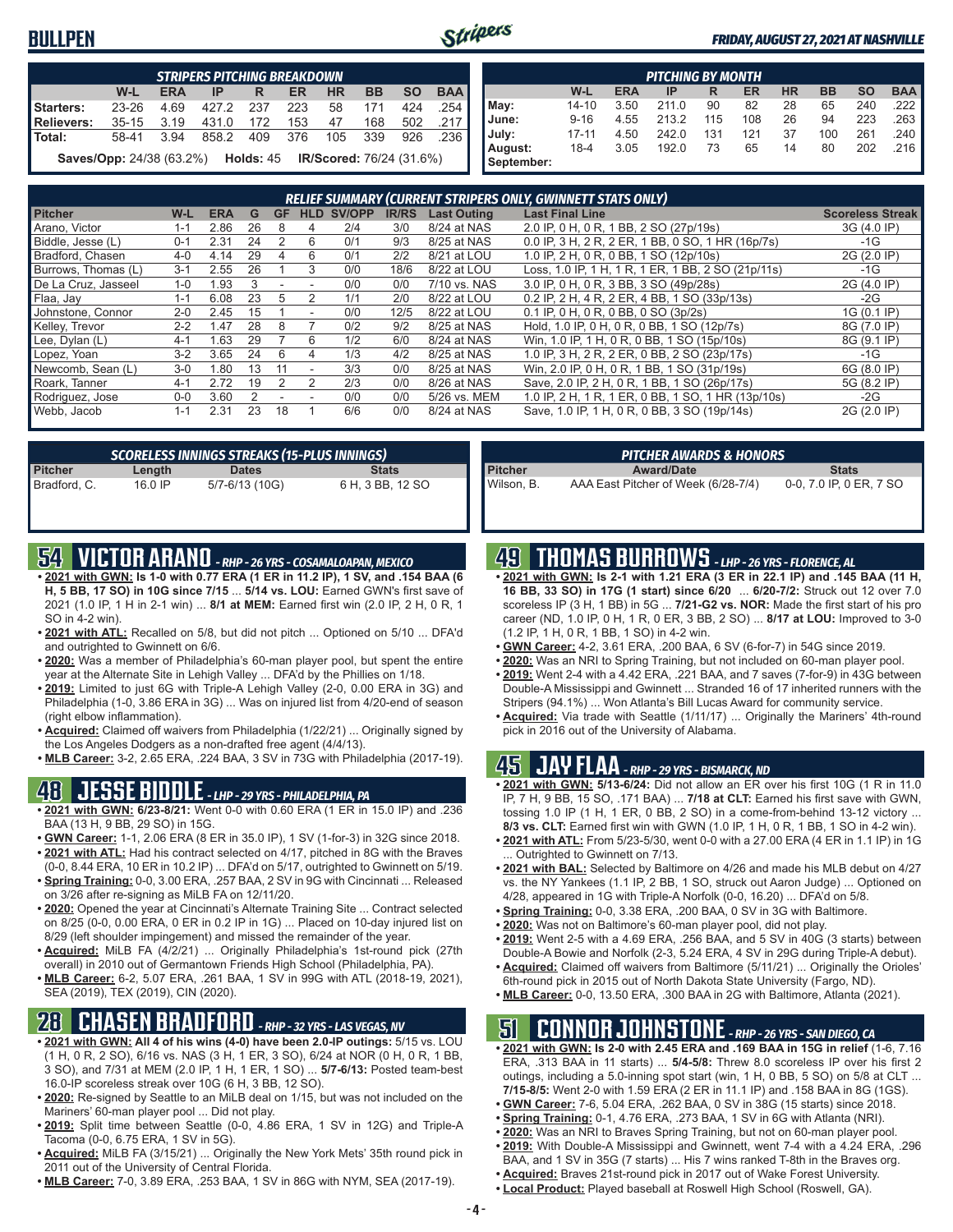# **43 TREVOR KELLEY** *- RHP - 27 YRS - PROVIDENCE, RI*

- **• 2021 with GWN: Is 2-0 with 0.00 ERA (1 R, 0 ER in 14.0 IP) and .109 BAA (5 H, 6 BB, 21 SO) over 14G since 7/11** ... **5/12-6/27:** Allowed runs in just 2 of 13G for a 1.72 ERA (3 ER in 15.2 IP, 13 H, 6 BB, 15 SO, .241 BAA).
- **• Spring Training:** Did not pitch in Chicago Cubs' MLB camp ... Released on 4/23. **• 2020:** Pitched in 4G with Philadelphia, going 0-0 with a 10.80 ERA ... Outrighted on 8/14 and spent the rest of the season at the Phillies Alternate Site.
- **• 2019:** In 52G with Triple-A Pawtucket, went 5-5 with a 1.79 ERA, .216 BAA, and 12 SV ... Was an International League Midseason and Postseason All-Star and a *Baseball America* Triple-A All-Star ... Led IL in appearances and was T-1st in saves ... Made MLB debut on 7/2 at Toronto and logged 10G with Boston (0-3, 8.64 ERA).
- **• Acquired:** MiLB FA (4/28/21) ... Originally Boston's 36th-round pick in 2015 out of the University of North Carolina at Chapel Hill.
- **• MLB Career:** 0-3, 9.26 ERA, .347 BAA, 0 SV in 14G with BOS (2019), PHI (2020).

## **58 DYLAN LEE** *- LHP - 27 YRS - DINUBA, CA*

- **• 2021 with GWN: Is 2-1 with 0.00 ERA (1 R, 0 ER in 13.2 IP), 1 SV, and .130 BAA (6 H, 2 BB, 16 SO) in 12G since 7/18** ... **5/4 at CLT:** Earned the win in his Stripers' debut (2.0 IP, 1 H, 1 R, 0 ER, 0 BB, 3 SO in 10-9 win in 12 innings) ... **6/11 at MEM:** Recorded his first pro hit, a double (1-for-2, R) ... **5/26-7/9:** Had a 1.65 ERA (3 ER in 16.1 IP, 9 H, 2 BB, 12 SO) and .161 BAA over 12G ... **8/18 at LOU:** Earned his first save with the Stripers (1.0 IP, 0 H, 0 R, 0 BB, 1 SO in 4-1 win).
- **• Spring Training:** 0-0, 0.00 ERA, 0 SV in 2G with Miami ... Released on 3/29.
- **• 2020:** Was a non-roster invite to Marlins Spring Training, but was not on Miami's 60-man player pool ... Did not play.
- **• 2019:** Logged 45G between Double-A Jacksonville (0-3, 1.91 ERA, .176 BAA, 13 SV in 32G) and Triple-A New Orleans (1-3, 4.71 ERA, .329 BAA, 0 SV in 13G).
- **• Acquired:** MiLB FA (4/15/21) ... Originally Miami's 10th-round pick in 2016 out of Cal State Fresno.

# **55 YOAN LOPEZ** *- RHP - 28 YRS - NUEVA GERONA, CUBA*

- **• 2021 with GWN:** Has a pair of wins in extra innings, 6/9-G2 at MEM (1.0 IP, 1 H, 0 R in 3-1 win in 8 innings) and 6/18 vs. NAS (1.0 IP, 2 H, 1 R, 0 ER, 1 SO in 8-7 win in 10 innings) ... **7/18-8/21:** Went 1-0 with 0.82 ERA (1 ER in 11.0 IP) and .162 BAA (6 H, 4 BB, 13 SO) in 10G ... **8/11-G2 vs. DUR:** Tallied his first save with the Stripers (1.0 IP, H, 0 R, 3 BB, 2 SO), leaving bases loaded in 5-3 win
- **• 2021 with ARI:** Began the season on Arizona's Opening Day roster ... In 2 stints, went 0-0 with a 6.57 ERA (9 ER in 12.1 IP) and 0 SV (0-for-3) in 13G ... DFA'd on 5/20, traded to Atlanta on 5/22 and optioned to Gwinnett.
- **• Spring Training:** 1-0, 4.91 ERA, .214 BAA, 0 SV in 8G with Arizona.
- **• 2020:** In 20G with Arizona, went 0-1 with a 5.95 ERA, .269 BAA, and 2 holds.
- **• 2019:** Set MLB career highs in G (70) and holds (21), going 2-7 with a 3.41 ERA, .232 BAA, and 1 SV (1-for-4) with the D-backs.
- **• Acquired:** Via trade with Arizona in exchange for CF Deivi Estrada (5/22/21) ... Originally signed by the D-backs as a NDFA out of Cuba (1/16/15).
- **• MLB Career:** 2-8, 4.25 ERA, .252 BAA, 1 SV in 113G with Arizona (2018-21).

# **34 SEAN NEWCOMB** *- LHP - 28 YRS - BROCKTON, MA*

- **• 2021 with GWN: Is 3-0 with 0.00 ERA (0 ER in 8.0 IP), 2 saves (2-for-2), and .111 BAA (3 H, 2 BB, 11 SO) in 6G since 8/6** ... Overall, is 3-for-3 in saves (0.00 ERA, 0 ER in 3.0 IP, 1 H, 0 BB, 5 SO in those outings) ... **5/6-7/3:** Struck out 8 over 3.0 scoreless IP (1 H, 1 BB) in 3G ... **7/16 at CLT:** Struck out the side in 9th for his first career save with GWN (1.0 IP, 0 H, 0 R, 1 HB) ... **8/6 vs. CLT:** Struck out 4 over 2.0 IP (2 H, 0 R) in 10th and 11th for the win in 4-3 victory ... **8/12 vs. DUR:** Finished off 6-hit shutout with 2nd save (1.0 IP, 1 H, 0 R) ... **8/25 at NAS:** Earned 2nd win in extra innings this year, pitching scoreless 9th and 10th (2.0 IP, 0 H, 0 R, 1 SO) in 5-4 win.
- **• GWN Career:** 8-4, 2.60 ERA, .201 BAA, 3 SV (3-for-3) in 28G (14GS) since 2017. **• 2021 with ATL:** In 26G in relief, is 2-0 with a 5.68 ERA, .250 BAA, and 1 SV ... Has
- been optioned to Gwinnett 3 times (5/5, 6/30, 7/31).
- **• 2020:** Made just 4 starts with the Braves (0-2, 11.20 ERA) ... Spent most of the year at the Alternate Training Site at Coolray Field.
- **• Acquired:** Via trade with the Los Angeles Angels in exchange for SS Andrelton Simmons (11/12/15) ... Originally the Angels' 1st-round pick (15th overall) in 2014 out of the University of Hartford (West Hartford, CT).
- **• MLB Career:** 24-23, 4.27 ERA, .243 BAA, 2 SV in 135G (57GS) with Atlanta (2017-21) ... In 6G during the 2018-19 Postseasons, went 1-0 with a 1.08 ERA.

## **57 TANNER ROARK** *- RHP - 34 YRS - WILMINGTON, IL*

- **• 2021 with GWN: In 13G (3 starts) since 7/4, is 3-0 with 1.09 ERA (3 ER in 24.2 IP), 2 SV, and .169 BAA (14 H, 9 BB, 22 SO)** ... **6/4-6/20:** Pitched 11.0 scoreless innings over 5G (8 H, 4 BB, 11 SO, .205 BAA) ... **7/13 at CLT:** Notched his first save since 2015 with WAS (2.0 IP, 3 H, 1 ER, 0 BB, 2 SO in 5-3 win).
- **• 2021 with ATL:** Contract selected on 6/24, but did not pitch before being optioned back to Gwinnett on 6/27.
- **• 2021 with TOR:** Was on Toronto's Opening Day roster, went 0-1 with a 6.43 ERA in 3G (1 start) ... Released by the Blue Jays on 5/3.
- **• Spring Training:** 2-1, 8.44 ERA, .295 BAA in 4 starts with Toronto.
- **• 2020:** Made 11 starts with the Blue Jays, going 2-3 with a 6.80 ERA and .309 BAA.
- **• 2019:** Went 10-10 with a 4.35 ERA and .275 BAA in 31 starts with CIN and OAK.
- **• Acquired:** MiLB FA (5/10/21) ... Originally Texas's 25th-round pick in 2008 out of the University of Illinois at Urbana-Champaign.
- **• MLB Career:** 76-68, 3.85 ERA, .254 BAA, 1 SV in 227G (184 starts) with WSH, CIN, OAK, TOR (2013-21) ... Pitched in 2014 and 2016 Postseasons with Nationals (0-1, 3.86 ERA in 3G, 1 start).

# **71 JACOB WEBB** *- RHP - 28 YRS - RIVERSIDE, CA*

- **• 2021 with GWN:** I**s 6-for-6 in saves (T-7th in Triple-A East), posting 3.00 ERA (2 ER in 6.0 IP, 5 H, 1 BB, 10 SO, 1 HB) in those outings** ... **5/26-6/9:** Struck out 5 over 5.0 IP (0 R, 2 H, 0 BB) in 5G ... **7/17-8/8:** Pitched 8.0 scoreless innings over 8G, going 1-0 with a .103 BAA (3 H, 2 BB, 11 SO) and 2 saves (2-for-2).
- **• GWN Career:** 3-4, 3.44 ERA, .185 BAA, 18 SV (18-for-21) in 63G since 2018.
- **• 2021 with ATL:** Recalled 5 times (4/7, 4/10, 6/5, 6/17, 8/13) ... In 20G with the Braves, is 1-2 with a 4.29 ERA (10 ER in 21.0 IP) and a .299 BAA.
- **• Spring Training:** 1-0, 2.57 ERA, .222 BAA, 2 HLD in 7G with Atlanta ... Optioned to the Alternate Training Site in Gwinnett on 3/25.
- **• 2020:** Assigned to the Alternate Training Site on 7/19, but missed over a month with a right shoulder strain (placed on 60-day injured list on 7/20) ... Activated on 9/8 and went 0-0 with a 0.00 ERA (0 ER in 10.0 IP) and .200 BAA in 8G ... Made his MLB Postseason debut, going 0-0 with a 9.00 ERA (3 ER in 3.0 IP) in 3G.
- **• 2019:** Made his MLB debut with Atlanta, going 4-0 with a 1.39 ERA (5 ER in 32.1 IP), .205 BAA, 9 holds, and 2 saves (2-for-4) in 36G ... Also logged 10G with Gwinnett (0-1, 6.97 ERA, .225 BAA, 1 SV).
- **• Acquired:** Braves' 18th-round pick in 2014 out of Tabor College (Hillsboro, KS).
- **• MLB Career:** 5-2, 2.13 ERA, .238 BAA, 2 SV in 64G with Atlanta (2019-21).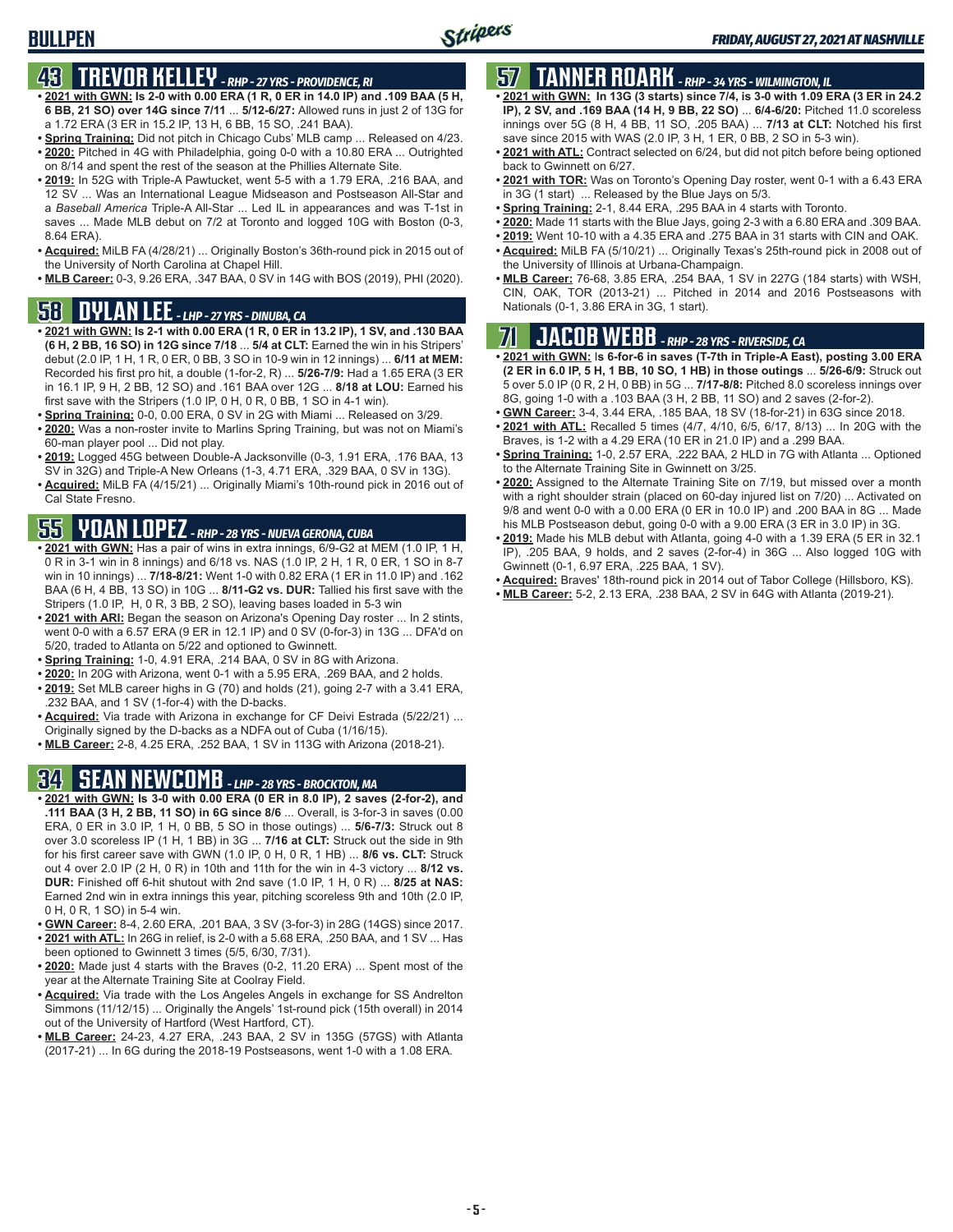| <b>OFFENSE</b> |  |                                                                                                        | Stripers |  |  |  |  |  | <b>FRIDAY, AUGUST 27, 2021 AT NASHVILLE</b> |
|----------------|--|--------------------------------------------------------------------------------------------------------|----------|--|--|--|--|--|---------------------------------------------|
| TOTAL:         |  | 249, 134 HR, 763 OPS RISP: 269, 40 HR, 822 OPS RUNS/INNING: 1 2 3 4 5 6 7 8 9 X TOT                    |          |  |  |  |  |  |                                             |
| Vs. LHP:       |  | 250, 50 HR, 784 OPS RISP/20: 262, 19 HR, 815 OPS Stripers: 71 51 48 52 65 54 63 57 42 14 517           |          |  |  |  |  |  |                                             |
|                |  | Vs. RHP: 249, 84 HR, 753 OPS LOADED: 315, 8 HR, 1.005 OPS Opponents: 65 47 52 53 40 48 40 29 21 14 409 |          |  |  |  |  |  |                                             |

|                | <b>HOME RUNS</b><br><b>MULTI-GAMES</b> |                |                          |           |                |                          |                |                        |                                                 |                |                          |                |
|----------------|----------------------------------------|----------------|--------------------------|-----------|----------------|--------------------------|----------------|------------------------|-------------------------------------------------|----------------|--------------------------|----------------|
| Player         | 1 <sub>R</sub>                         | 2R             | 3R                       | <b>GS</b> | Tot.           |                          |                | Off LH Off RH Team W-L | Last HR with Gwinnett (Regular Season)          | Hit            | <b>RBI</b>               | <b>HR</b>      |
| <b>Almonte</b> | $\overline{2}$                         |                |                          |           | 3              |                          | 2              | $3-0$                  | 5/30/21 vs. MEM, 1R (RH Connor Jones)           | 8              | 5                        |                |
| <b>A</b> rcia  | 12                                     | 5              | $\sim$                   | ٠         | 17             |                          | 10             | $10 - 4$               | 8/17/21 at LOU, 1R (RH Hunter Greene)           | 20             | 10                       | $\overline{2}$ |
| Brugman        |                                        |                |                          |           |                |                          |                | $0 - 0$                |                                                 |                |                          |                |
| Camargo        | 5                                      | 6              | $\overline{2}$           |           | 13             | 5                        | 8              | $9 - 3$                | 8/20/21 at LOU, 2R (RH Riley O'Brien)           | 22             | 12                       | $\overline{ }$ |
| Casteel        | $\overline{\phantom{0}}$               | 4              |                          |           | 5              | 3                        | $\overline{2}$ | $3 - 2$                | 8/22/21 at LOU, 2R (LH Phillip Diehl)           | 6              | $\overline{7}$           |                |
| Contreras      | 4                                      | 3              |                          |           | 8              |                          | $\overline{7}$ | $7 - 1$                | 7/29/21 at MEM, 2R (RH Angel Rondon)            | 9              | $\overline{7}$           |                |
| d'Arnaud       | $\blacksquare$                         |                |                          |           |                |                          |                | $0 - 0$                |                                                 |                | ÷.                       | $\sim$         |
| Demeritte      | 8                                      | 3              |                          | 3         | 15             | 7                        | 8              | $13 - 2$               | 8/21/21 at LOU, 3R (LH Reiver Sanmartin)        | 13             | 10                       |                |
| $E$ rvin       | 3                                      | $\overline{2}$ |                          |           | 6              | 4                        | 2              | $4 - 2$                | 7/14/21 at CLT, 1R (LH Hunter Schryver)         | $\overline{7}$ | $\overline{7}$           |                |
| Goins          | 3                                      | $\overline{2}$ |                          |           | 5              |                          | 4              | $4 - 1$                | 8/17/21 at LOU, 1R (RH Hunter Greene)           | 13             | $\overline{7}$           |                |
| Gore           |                                        |                |                          |           |                |                          |                | $0 - 0$                |                                                 | 3              | $\sim$                   |                |
| Heredia        | $\overline{\phantom{0}}$               | ۰              | $\overline{\phantom{a}}$ | ٠         | ٠              | $\overline{\phantom{a}}$ | $\sim$         | $0 - 0$                | ---                                             | ٠              | $\overline{\phantom{a}}$ | ٠              |
| Inciarte       |                                        |                |                          |           |                |                          |                | $0 - 0$                |                                                 |                |                          |                |
| Jackson        | 4                                      | 4              |                          | 2         | 11             | 8                        | 3              | $5 - 2$                | 7/28/21, 1R (LH Matthew Liberatore), 2nd of Gm. | 11             | 10                       | 3              |
| Kazmar Jr.     | 5                                      | $\overline{2}$ |                          |           | 8              | $\overline{2}$           | 6              | $5 - 3$                | 8/8/21-G1 vs. CLT, 1R (RH Ryan Burr)            | $\overline{7}$ | 6                        |                |
| Kipnis         | 3                                      | $\overline{2}$ |                          |           | 6              |                          | 6              | $5 - 1$                | 8/20/21 at LOU, 1R (RH Riley O'Brien)           | 12             | $\overline{7}$           |                |
| Lucroy         |                                        | ٠              |                          | ٠         | $\overline{2}$ |                          | 2              | $1 - 1$                | 6/10/21 at MEM, 3R (RH Grant Black)             | $\overline{4}$ | 3                        | $\sim$         |
| Martinez       |                                        |                |                          |           |                |                          |                | $0 - 0$                |                                                 | $\overline{2}$ |                          |                |
| Morales        |                                        |                |                          |           | $\overline{2}$ |                          |                | $2 - 0$                | 8/20/21 at LOU, 1R (LH Phillip Diehl)           | $\overline{2}$ | $\overline{2}$           |                |
| Pache          | $\overline{ }$                         |                |                          |           | 9              | 3                        | 6              | $6 - 2$                | 8/11/21-G2 vs. DUR, 1R (RH Chris Ellis)         | 15             | 8                        | 1              |
| Rosario        | $\overline{2}$                         |                |                          |           | 4              |                          | 4              | $4 - 0$                | 8/26/21 at NAS, 1R (RH Josh Lindblom)           | $\overline{2}$ | 5                        |                |
| Sanchez        | 5                                      | $\overline{2}$ |                          | ۰         | 8              | 4                        | 4              | $5 - 2$                | 8/20/21 at LOU, 1R (LH Phillip Diehl)           | 11             | 6                        |                |
| Snider         | $\overline{2}$                         |                |                          | ٠         | 4              |                          | 4              | $4 - 0$                | 8/21/21 at LOU, 3R (RH Tim Adleman)             | 3              | $\overline{4}$           | $\sim$         |
| <b>Unroe</b>   |                                        |                |                          |           |                |                          |                | $0 - 0$                | 7/19/19 vs. ROC, 1R (RH Drew Hutchison)         | ٠              |                          |                |
| <b>Waters</b>  |                                        | $\overline{2}$ | $\overline{2}$           |           | 8              | 4                        | 4              | $4 - 3$                | 7/24/21 vs. NOR, 1R (RH Eric Hanhold)           | 18             | $\overline{7}$           |                |
| Total:         | 71                                     | 39             | 16                       | 8         | 134            |                          |                |                        |                                                 |                |                          |                |

|                                                                                |            |    |    |    | <b>HOME RUN VARIANTS</b> |                                  |           |            |            |                |            |                     |                |                 | <b>PINCH HITTERS</b>                   |              |                                       |                |                          |
|--------------------------------------------------------------------------------|------------|----|----|----|--------------------------|----------------------------------|-----------|------------|------------|----------------|------------|---------------------|----------------|-----------------|----------------------------------------|--------------|---------------------------------------|----------------|--------------------------|
| Back-to-Back Homers (4x):                                                      |            |    |    |    |                          |                                  |           |            |            |                | Player     | AVG.                | <b>AB</b>      | н               | 2B                                     | 3B           | <b>HR</b>                             | R              | <b>RBI</b>               |
| Almonte (GS) / Snider, 5/7 at CLT (1st Inning)                                 |            |    |    |    |                          |                                  |           |            |            |                | Almonte    | 1.000               |                |                 | 0                                      | $\Omega$     | $\Omega$                              | $\Omega$       |                          |
| Jackson (2R) / Contreras, 7/14 at CLT (1st Inning)                             |            |    |    |    |                          |                                  |           |            |            |                | Arcia      | ---                 | $\mathbf 0$    | $\Omega$        | $\mathbf 0$                            | $\Omega$     | $\Omega$                              |                | $\mathbf 0$              |
| Pache (1R) / Arcia, 8/11-G2 vs. DUR (1st Inning)                               |            |    |    |    |                          |                                  |           |            |            |                | Camargo    | .000                | $\overline{1}$ | $\Omega$        | $\Omega$                               | $\Omega$     | $\Omega$                              | $\Omega$       | $\Omega$                 |
| Camargo (2R) / Kipnis, 8/20 at LOU (3rd Inning)                                |            |    |    |    |                          |                                  |           |            |            |                | Casteel    | .136                | 22             | 3               | 1                                      | $\mathbf 0$  |                                       | $\overline{2}$ | $\overline{\mathcal{L}}$ |
|                                                                                |            |    |    |    |                          |                                  |           |            |            |                | Contreras  | .500                | $\overline{2}$ | $\overline{1}$  | $\Omega$                               | $\Omega$     | $\Omega$                              |                | $\Omega$                 |
| Back-to-Back-to-Back Homers (1x):                                              |            |    |    |    |                          |                                  |           |            |            |                | Demeritte  | .333                | 6              | 2               | 1                                      | $\Omega$     |                                       | 3              |                          |
| Arcia (2R) / Camargo / Demeritte, 5/8 at CLT (6th Inning)                      |            |    |    |    |                          |                                  |           |            |            |                | Ervin      | .200                | 10             | $\overline{2}$  | $\Omega$                               | $\Omega$     | $\overline{1}$                        | 3              | $\overline{4}$           |
|                                                                                |            |    |    |    |                          |                                  |           |            |            |                | Goins      | .000                | $\overline{2}$ | $\mathbf 0$     | $\mathbf 0$                            | $\mathbf 0$  | $\Omega$                              | $\Omega$       | $\mathbf 0$              |
| Pinch-Hit Homers (4x):                                                         |            |    |    |    |                          |                                  |           |            |            |                | Gore       | .200                | 5              |                 | $\mathbf 0$                            | $\mathbf 0$  | $\Omega$                              | 0              | $\mathbf 0$              |
| Demeritte (1R), 5/12 vs. LOU (7th Inning)                                      |            |    |    |    |                          |                                  |           |            |            |                | Jackson    | .000                | $\overline{1}$ | $\Omega$        | $\Omega$                               | $\Omega$     | $\Omega$                              | $\Omega$       | $\Omega$                 |
| Casteel (2R), 6/3 vs. JAX (7th Inning)<br>Ervin (2R), 7/7 vs. NAS (6th Inning) |            |    |    |    |                          |                                  |           |            |            |                | Kazmar Jr. | .000                | 9              | $\Omega$        | $\Omega$                               | $\Omega$     | $\Omega$                              | 0              | $\Omega$                 |
| Snider (3R), 8/21 at LOU (8th Inning)                                          |            |    |    |    |                          |                                  |           |            |            |                | Lee. D.    | .000                | $\overline{1}$ | 0               | $\mathbf 0$                            | $\Omega$     | $\Omega$                              | 0              | $\Omega$                 |
|                                                                                |            |    |    |    |                          |                                  |           |            |            |                | Lucrov     | .000                | 3              | $\Omega$        | $\Omega$                               | $\mathbf 0$  | $\Omega$                              | $\Omega$       | $\Omega$                 |
| Leadoff (Game) Homers (4x):                                                    |            |    |    |    |                          |                                  |           | Morales    | .000       | $\overline{2}$ | $\Omega$   | $\Omega$            | $\Omega$       | $\Omega$        | $\Omega$                               | $\Omega$     |                                       |                |                          |
| Waters (2x), 5/19 at NAS, 7/22 vs. NOR                                         |            |    |    |    |                          |                                  |           |            |            |                | Pache      | .000                | $\overline{1}$ | $\Omega$        | $\Omega$                               | $\Omega$     | $\Omega$                              | $\Omega$       | $\Omega$                 |
| Arcia (1x), 7/3 at DUR                                                         |            |    |    |    |                          |                                  |           |            |            |                | Sanchez    | .000                | $\overline{7}$ | $\mathbf 0$     | $\mathbf 0$                            | $\mathbf 0$  | $\Omega$                              |                | 0                        |
| Pache (1x), 8/8-G2 vs. CLT                                                     |            |    |    |    |                          |                                  |           |            |            |                | Snider     |                     | 17             | 3               | $\overline{1}$                         | $\Omega$     |                                       | 4              | $\overline{4}$           |
|                                                                                |            |    |    |    |                          |                                  |           |            |            |                | Unroe      | .000                | $\overline{4}$ | $\mathbf 0$     | $\mathbf 0$                            | $\mathbf 0$  | $\mathbf 0$                           | $\Omega$       | $\mathbf 0$              |
| Walk-Off Homers (1x):                                                          |            |    |    |    |                          |                                  |           |            |            |                | Totals:    | .138                | 94             | $\overline{13}$ | 3                                      | $\mathbf{0}$ | 4                                     | 15             | 15                       |
| Arcia (Solo), 5/16 vs. LOU (9th Inning)                                        |            |    |    |    |                          |                                  |           |            |            |                |            |                     |                |                 |                                        |              |                                       |                |                          |
|                                                                                |            |    |    |    |                          | <b>STRIPERS BATTING BY MONTH</b> |           |            |            |                |            |                     |                |                 | <b>HITTING STREAKS (10-PLUS GAMES)</b> |              |                                       |                |                          |
|                                                                                | <b>AVG</b> | G  | 2B | 3B | <b>HR</b>                | <b>RBI</b>                       | <b>SB</b> | <b>OBP</b> | <b>SLG</b> | <b>OPS</b>     | Player     | <b>Length/Dates</b> |                |                 |                                        |              | <b>Stats</b>                          |                |                          |
| May:                                                                           | .254       | 24 | 43 | 2  | 36                       | 138                              | 24        | .366       | .445       | .811           | Arcia      | 13G (5/4-5/18)      |                |                 | .393 (22-56), 4 2B, 7 HR, 17 R, 12 RBI |              |                                       |                |                          |
| June:                                                                          | .227       | 25 | 36 | 3  | 21                       | 88                               | 23        | .308       | .357       | .665           | Contreras  | 13G (7/10-7/27)     |                |                 | .385 (20-52), 5 2B, 7 HR, 14 R, 20 RBI |              |                                       |                |                          |
| July:                                                                          | .271       | 28 | 52 | 2  | 47                       | 161                              | 23        | .352       | .479       | .831           | Demeritte  | 10G (6/2-7/21)      |                |                 |                                        |              | .372 (16-43), 2 2B, 3 HR, 10 R, 8 RBI |                |                          |
|                                                                                | .241       | 22 | 28 | 5  | 30                       | 100                              | 12        |            |            |                |            |                     |                |                 |                                        |              |                                       |                |                          |
| August:                                                                        |            |    |    |    |                          |                                  |           | .302       | .424       | .726           |            |                     |                |                 |                                        |              |                                       |                |                          |
| September:                                                                     |            |    |    |    |                          |                                  |           |            |            |                |            |                     |                |                 |                                        |              |                                       |                |                          |

|                     | <b>HITTER AWARDS &amp; HONORS</b>                                           |                                           |
|---------------------|-----------------------------------------------------------------------------|-------------------------------------------|
| <b>Player</b>       | <b>Award/Date</b>                                                           | <b>Stats</b>                              |
| Waters<br>Contreras | Sirius XM All-Star Futures Game (7/11)<br>AAA East Player of Week (7/13-18) | Game: 1-1, BB<br>.462, 3 2B, 3 HR, 12 RBI |

|         |                     | <b>ON-BASE STREAKS (15-PLUS GAMES)</b>       |
|---------|---------------------|----------------------------------------------|
| Player  | <b>Length/Dates</b> | <b>Stats</b>                                 |
| Camargo | 20G (7/22-8/14)     | .347 (26-75), 4 2B, 2 3B, 2 HR, 14 RBI, 6 BB |
| Camargo | 18G (6/18-7/8)      | .303 (20-66), 6 2B, 2 HR, 7 RBI, 7 BB        |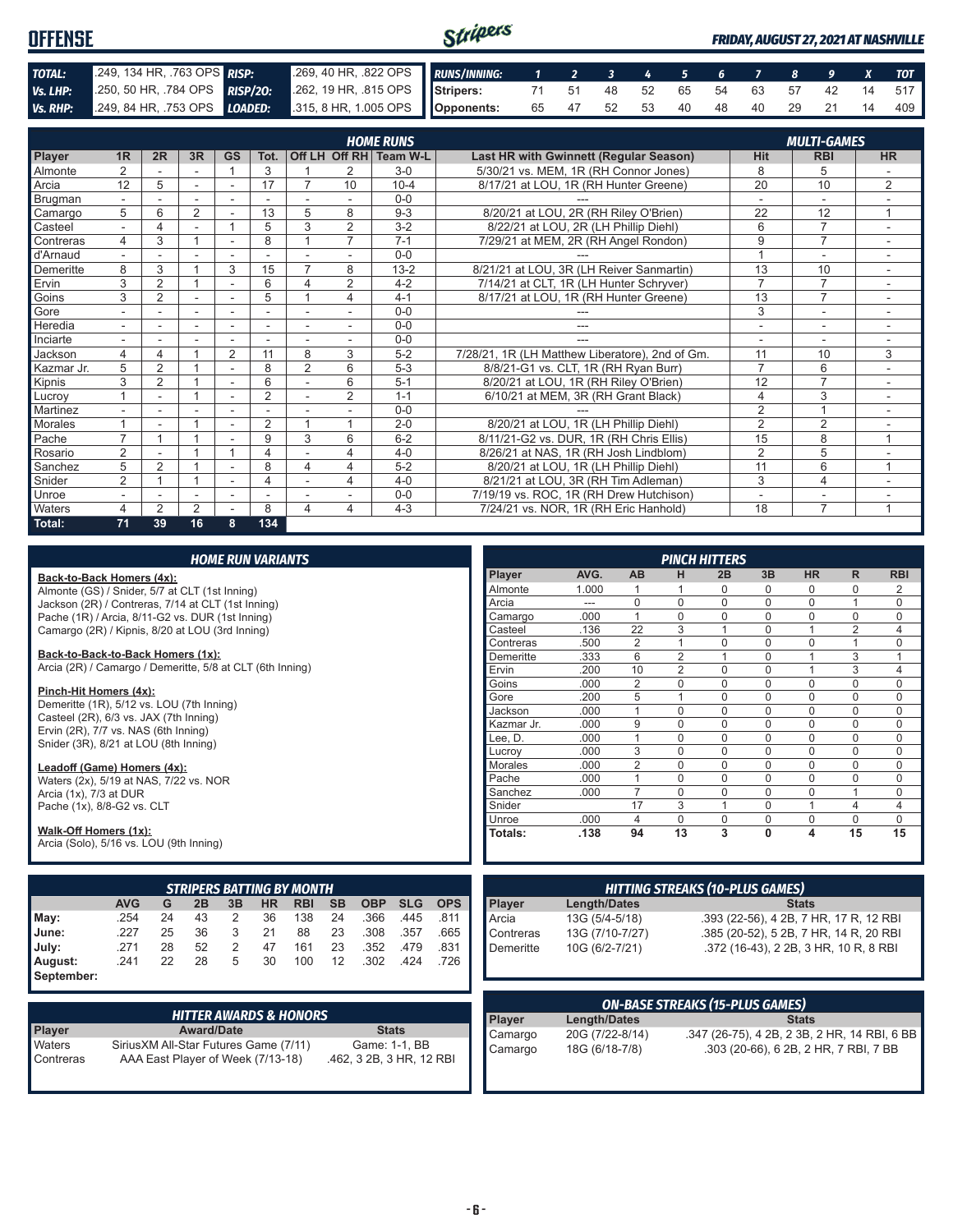# **13 ORLANDO ARCIA** *- SS - 27 YRS - ANACO, VENEZUELA*

*SEASON WITH GWN:*.279, 17 HR, 37 RBI, 5 SB, .866 OPS *HIT STREAK:* -2G (0-6)

**BATTER BIOS**

- *8/26 at NAS:*Def. Replacement, 0-1 *ROAD TRIP:* .167 (5-30), 2 2B, HR, 2 RBI **• Leaderboard:** Entering 8/27, ranks among Triple-A East top 10 in R (T-10th, 53). **• 2021 with GWN: Has reached base safely in 62 of 71G (87.3%)** ... **5/4-5/18:**  Hit safely in first 13G (.393, 7 HR, 17 R, 12 RBI, 2 SB, 1.301 OPS) ... **5/9 at CLT:** Tied GWN's single-game HR record (3-for-4, 3 HR, 4 R, 4 RBI) ... **5/16 vs. LOU:** Blasted walk-off solo HR (#7) in 9th ... **6/18 vs. NAS:** Went 3-for-5 with 3 XBH, including game-tying double in 10th, scored walk-off run ... **6/5-6/23:** Posted 14G on-base streak (.333, 17-for-51, 4 2B, 3 HR, 11 R, 8 RBI, 6 BB) ... **8/11 vs. DUR:** Tallied 2nd multi-HR game of the year in G2 of DH (2-for-3, 2 HR, 3 RBI).
- **• 2021 with ATL:** Recalled on 7/4 ... Hit .204 (10-for-49, 1 2B, 2 HR, 5 R, 9 RBI) in 17G ... Optioned back to Gwinnett on 7/31.
- **• 2021 with MIL:** Was on Milwaukee's Opening Day roster and batted .091 (1-for-11, 1 RBI) in 4G before being traded to Atlanta on 4/6 (sent to Alternate Site).
- **• 2020:** Spent 59 games with the Brewers, batting .260 (10 2B, 1 3B, 5 HR, 22 R, 20 RBI, 2 SB) ... Played in 2 Postseason games (.143, 1-for-7, 1 HR, 2 RBI).
- **• Acquired:** Via trade with Milwaukee in exchange for RHP Chad Sobotka and RHP Patrick Weigel (4/6/21) ... Originally signed by Milwaukee as a NDFA (10/22/10).
- **• MLB Career:** .242, 70 2B, 7 3B, 44 HR, 189 RBI, 40 SB in 559G with MIL, ATL (2016-21) ... Played in the Postseason from 2018-20 (.295, 4 HR, 6 RBI in 13G).

# **17 JOHAN CAMARGO** *- INF - 27 YRS - PANAMA CITY, PANAMA*

*SEASON WITH GWN:*.305, 13 HR, 47 RBI, 0 SB, .897 OPS *HIT STREAK:* -2G (0-4) *8/26 at NAS:* 0-3, BB *ROAD TRIP:* .172 (5-29), 3 HR, 7 RBI

- **• Leaderboard:** Entering 8/27, ranks among Triple-A East top 10 in batting (3rd, .305), R (5th, 57), OBP (6th, .381), OPS (6th, .897), H (T-6th, 90), TB (8th, 152).
- **• 2021 with GWN: 5/8 at CLT:** Notched first career multi-HR game (2-for-4, 2 HR, 2 RBI) ... **6/5 vs. JAX:** Started 5-4-3 triple play, GWN's first since 5/28/19 at TOL ... **6/18-7/8:** Posted 18G on-base streak (.303, 20-for-66, 6 2B, 2 HR, 9 R, 7 RBI, 7 BB) ... **7/18 at CLT:** Hit a 2-out, 2-run HR (#8) in 9th for a 12-11 lead (GWN had trailed 11-3) ... **7/30 at MEM:** Tallied season-high 4 RBI (2-for-4, 2B, HR #9) in 8-7 win ... **7/22-8/14:** Posted team-best 20G on-base streak (.347, 26-for-75, 4 2B, 2 3B, 2 HR, 14 R, 14 RBI, 6 BB, .924 OPS).
- **• Gwinnett Career:** Has hits in 101 of 134G (75.4%) since 2017, batting .322 (166 for-515, 34 2B, 4 3B, 22 HR, 90 R, 89 RBI, 1 SB, .919 OPS).
- **• 2021 with ATL:** In 6 stints with the Braves, batting .000 (0-for-16, 1 R) in 15G.
- **• 2020:** Made Braves' Opening Day roster and batted .200 (8 2B, 4 HR, 16 R, 9 RBI) in 35G ... Added to the NLCS roster in place of injured Adam Duvall prior to Game 2 and played in 4G (.250, 2-for-8, 1 2B, 1 RBI).
- **• Acquired:** NDFA (7/2/10) out of Panama City, Panama.
- **• MLB Career:** .257, 68 2B, 4 3B, 34 HR, 144 RBI, 2 SB in 364G with Atlanta (2017- 21) ... Played in 2018 and 2020 Postseasons (.087, 1 2B, 1 RBI in 8G).

# **9 RYAN CASTEEL** *- 1B/C - 30 YRS - CHATTANOOGA, TN*

*SEASON WITH GWN:*.241, 5 HR, 21 RBI, 0 SB, .754 OPS *HIT STREAK:* 3G (3-9)

- *8/26 at NAS:*DNP *ROAD TRIP:* .333 (1-3), HR, 2 RBI **• 2021 with GWN: 5/15-5/18:** Had 6 RBI in 3G span, including 5/15 vs. LOU (1 for-2, GW 3-run 2B, 3 RBI) and 5/16 vs. LOU (1-for-3, HR, 2 RBI) ... **6/2 vs. JAX:** Notched pinch-hit 2-run double ... **6/3 vs. JAX:** Hit pinch-hit 2-run HR (#2) ... **6/24 at NOR:** Crushed game-winning grand slam (#3) in 6-2 victory (1-for-4, 4 RBI), his 2nd career slam (first since 7/20/13 with Adv-A Modesto) ... **8/8-G2 vs. CLT:** Homered for the first time since 6/24 (#4), a decisive 2-run shot in 8-2 victory.
- **• 2020:** Was not on the Braves' 60-man player pool ... Did not play.
- **• 2019:** Played 118G with Double-A Mississippi, batting .263 (21 2B, 2 3B, 21 HR, 73 RBI, .811 OPS) ... Ranked 2nd in the Southern League in homers and RBI, 3rd in slugging (.477) ... Was his 2nd career 20-homer season (hit 22 in 2013).
- **• Acquired:** MiLB FA (3/14/21) ... Originally Colorado's 17th-round pick in 2010 out of Cleveland State Community College (Cleveland, TN).

### **24 WILLIAM CONTRERAS** *- C - 23 YRS - PUERTO CABELLO, VZ SEASON WITH GWN:*.311, 8 HR, 28 RBI, 0 SB, .939 OPS *HIT STREAK:* -1G (0-3)

*8/26 at NAS:* 0-3, BB *ROAD TRIP:* .133 (2-15), RBI

- **• 2021 with GWN: Ranks 11th in RBI (28) in Triple-A East since 7/8** ... **7/13-7/18:** Named Triple-A East Player of the Week (.462, 12-for-26, 3 2B, 3 HR, 7 R, 12 RBI, 1.440 OPS) ... **7/10-7/27:** Posted a 13G hitting streak, tied for GWN's longest this year (.385, 20-for-52, 5 2B, 7 HR, 14 R, 20 RBI, 1.333 OPS) ... **8/25 at NAS:** Delivered game-winning RBI single in 10th for 5-4 win (2-for-4, R, RBI).
- **• 2021 with ATL:** In 2 stints (5/2-7/7, 8/21-8/23), batting .196 (29-for-148, 3 2B, 1 3B, 7 HR, 16 R, 21 RBI, .649 OPS) in 46G.
- **• 2020:** Spent most of the year at the Alternate Training Site at Coolray Field ... Recalled by Atlanta for MLB debut on 7/24 ... Hit .400 (4-for-10, 1 2B, 1 RBI) in 4G.
- **• Bloodlines:** Older brother is Chicago Cubs' C Willson Contreras.
- **• Acquired:** NDFA (2/1/15) out of Puerto Cabello, Venezuela.
- **• MLB Career:** .209, 4 2B, 1 3B, 7 HR, 22 RBI, 0 SB in 50G with Atlanta (2020-21).

# **12 TRAVIS DEMERITTE** *- OF - 26 YRS - NEW YORK, NY*

*SEASON WITH GWN:*.307, 15 HR, 42 RBI, 6 SB, 1.033 OPS *HIT STREAK:* 1G (2-5) *8/26 at NAS:*DNP *ROAD TRIP:* .412 (7-17), HR, 4 RBI, SB

- **• 2021 with GWN: Since coming off the IL on 7/13, ranks among Triple-A East leaders in RBI (T-9th, 27) and HR (T-10th, 9)** ... **5/4 at CLT:** Tallied 5 RBI (3-for-6, HR) to set GWN Opening Night record ... **6/2-7/21:** Posted 10G hitting streak (.372, 16-for-43, 2 2B, 3 HR, 10 R, 8 RBI, 1.041 OPS) ... **6/10-7/10:** Was on the Injured List ... **7/17-7/25:** Hit 3 grand slams in 7G span (7/17 at CLT, 7/23 vs. NOR, 7/25 vs. NOR), raising his career total to 6 (4 with GWN) ... **7/18 at CLT:** Notched season-high 4 hits (4-for-5, 3 R, 2 RBI, SB) ... **7/27 at MEM:** Homered for 3rd straight game, GW solo blast (#12) in 1-0 win ... **8/21 at LOU:** Matched a season high with 4 hits (4-for-4, 3-run HR, 2 R, 4 RBI).
- **• Gwinnett Career:** In 151G since 2019, batting .293 (151-for-515, 39 2B, 2 3B, 35 HR, 108 R, 115 RBI, 10 SB, .975 OPS) with the Stripers.
- **• 2020:** Hit .172 with 1 2B, 4 RBI in 18G with Detroit ... DFA'd on 2/5/21.
- **• 2019:** Made his Triple-A debut with Gwinnett and was an IL All-Star (.286, 20 HR, 73 RBI, .944 OPS in 96G) ... Has 1 of the 9 20-HR seasons in GWN history ... Traded to Detroit on 7/31, made his MLB debut (.225, 3 HR, 10 RBI in 48G).
- **• Acquired:** Off Waivers from Detroit (2/12/21) ... Originally Texas' 1st-round pick (30th overall) in 2013 out of Winder-Barrow High School (Winder, GA).
- **• MLB Career:** .217, 8 2B, 2 3B, 3 HR, 14 RBI, 3 SB with Detroit (2019-20).

# **18 PHILLIP ERVIN** *- OF - 29 YRS - MOBILE, AL*

*SEASON WITH GWN:*.198, 6 HR, 25 RBI, 11 SB, .636 OPS *HIT STREAK:* 1G (1-5) *8/26 at NAS:*DNP *ROAD TRIP:* .200 (1-5), RBI

- **• 2021 with GWN: 6/2 vs. JAX:** Hit decisive 3-run HR (#1) and tallied season-high 4 RBI (1-for-4, R) ... **6/13 at MEM:** Belted game-tying 2-run HR (#2) with 2 outs in the 9th of an eventual 7-6 loss (1-for-3, 1 R, 2 RBI) ... **7/7 vs. NAS:** Clubbed game-tying 2-run pinch-hit HR (#5, 1-for-1, 2 RBI) ... **8/1 at MEM:** Lined GWRBI single with 2 outs in 9th inning in 4-2 win (1-for-2, RBI).
- **• 2020:** Between Cincinnati and Seattle, hit .149 with 3 2B, 4 RBI, 1 SB in 37G ... DFA'd by the Reds (8/28), Mariners (12/16), and Chicago Cubs (2/20/21).
- **• Acquired:** Off waivers from the Chicago Cubs (2/22/21) ... Originally Cincinnati's 1st-round pick (27th overall) in 2013 out of Samford University (Homewood, AL).
- **• MLB Career:** .247, 26 2B, 8 3B, 17 HR, 68 RBI, 15 SB in 237G with CIN, SEA (2017-20) ... Talled 7 of his 8 career triples in 2019 (ranked 7th in NL).

### **8 RYAN GOINS** *- INF - 33 YRS - TEMPLE, TX*

*SEASON WITH GWN:*.240, 5 HR, 31 RBI, 2 SB, .672 OPS *HIT STREAK:* -5G (0-19)

- *8/26 at NAS:*0-4 *ROAD TRIP:* .045 (1-22), HR, RBI **• 2021 with GWN: 5/4 at CLT:** Hit Gwinnett's first HR of the season (solo, 2-for-5, RBI) ... **5/12 vs. LOU:** Set season highs for hits (3-for-4) and RBI (3) ... **6/18-6/29:** Posted season-best 8G hitting streak (.400, 10-for-25, 1 2B, 3 R, 6 RBI) ... **7/4 at DUR:** Homered for the first time since Opening Night (2-run, #2, 1-for-4, 2 RBI) ... **8/13 vs. DUR:** Clubbed 2-run HR (#4) in 8th inning for decisive runs in 6-4 victory (2-for-4, 2 R, 2 RBI) ... **8/6-8/17:** In his first 8G since returning from the Olympics, hit .304 (7-for-23, 3 HR, 5 R, 6 RBI, .987 OPS).
- **• Tokyo Olympics:** Was on GWN's Temporary Inactive List while playing for Mexico in this year's Olympics ... Hit .250 (1-for-4, R, RBI) in 2G (MEX went 0-3).
- **• Triple-A Career:** Has played for BUF (2013-16), LHV (2018), CLT (2019), and GWN (2021) ... Was teammates with MGR Matt Tuiasosopo in 2014 with BUF.
- **• 2020:** Played in 14G with the Chicago White Sox, batting .000 (0-for-9, 4 R) ... Spent most of the year at the Alternate Training Site in Schaumburg, IL.
- **• Acquired:** MiLB FA (2/25/21) ... Originally Toronto's 4th-round pick in 2009 out of Dallas Baptist University (Dallas, TX).
- **• MLB Career:** .228, 71 2B, 12 3B, 22 HR, 158 RBI in 555G with TOR, KC, CWS (2013-20) ... Played for TOR in 2015-16 Postseasons (.146, 1 HR, 5 RBI in 14G).

### **5 TERRANCE GORE** *- OF - 30 YRS - MACON, GA SEASON WITH GWN:*.268, 0 HR, 1 RBI, 15 SB, .824 OPS *HIT STREAK:* -1G (0-2)

*8/26 at NAS:*DNP *ROAD TRIP:* .000 (0-2), SB

- **• 2021 with GWN: In 12G without a PH/PR appearance, is batting .273 (9-for-33, 3 2B, 1 3B, 8 R, 1 RBI)** ... Is 15-for-18 (83.3%) in stolen base attempts, including a pair of 2-steal games (5/18 at NAS, 6/18 vs. NAS) ... **6/9-G2 at MEM:** Stole 3rd and scored winning run in 8th inning of 3-1 victory ... **7/10 vs. NAS:** Notched season-high 3 hits (3-for-3, 2B, R).
- **• 2020:** Logged 2G in his lone season with the Los Angeles Dodgers (0 PA).
- **• Acquired:** MiLB FA (2/18/21) ... Originally Kansas City's 20th-round pick in 2011 out of Gulf Coast Community College (Panama City, FL).
- **• MLB Career:** .224, 2 2B, 1 3B, 0 HR, 1 RBI, 40 SB in 102G with KC, CHC, LAD (2014-20) ... Played in the Postseason with KC (2014-15) and CHC (2018), going 0-for-2 with 3 R, 5 SB ... Won World Series with the Royals in 2015.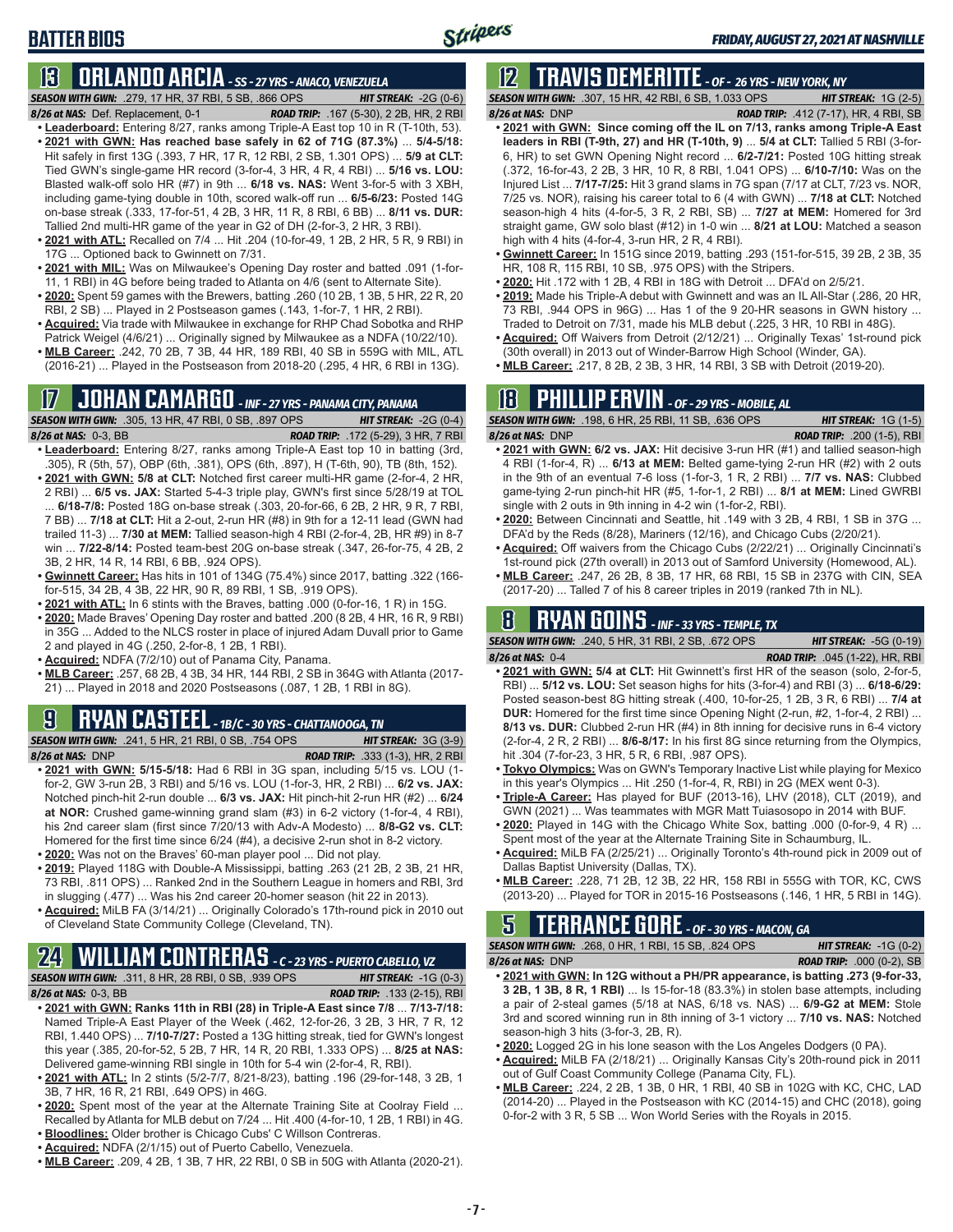### **BATTER BIOS**

### **4 SEAN KAZMAR JR.** *- INF - 37 YRS - VALDOSTA, GA*

*SEASON WITH GWN:*.225, 8 HR, 24 RBI, 3 SB, .664 OPS *HIT STREAK:* 2G (2-8) *8/26 at NAS:*1-4, 2B, R *ROAD TRIP:* .333 (6-18), 2 2B

- **• Hits Record: On 7/31 at MEM, passed Larry Whisenton (657) for the Atlanta Braves Triple-A career hits record with his 658th (single, 1-for-4)**. **• Gwinnett Career:** Batting .265 (667-for-2519, 136 2B, 12 3B, 45 HR, 305 R, 294
- RBI, 26 SB) in 735G over 8 seasons ... Leads in career G, AB, H, TB (962), 2B, R, RBI ... Ranks 2nd in career 3B (12) ... Ranks 3rd in career HR (45).
- **• 2021 with GWN: 5/25 vs. MEM:** Lined a walk-off single in the 9th for a 2-1 win, his first career walk-off RBI with GWN ... **7/8-G1 vs. NAS:** Passed Joey Terdoslavich for 3rd on GWN career HR list (#42, 1-for-3, 2 RBI) ... **7/22 vs. NOR:** Passed Damon Hollins for 2nd on ATL Triple-A hits list (#649, 2-for-3, HR, 2 RBI) ... **7/28 at MEM:** Notched his 999th and 1,000th career Triple-A hits (2-for-5, R).
- **• 2021 with ATL:** Contract selected on 4/17, has spent 2 stints with Atlanta (4/17- 4/23, 5/4-5/7), going 0-for-2 ... Pinch hit on 4/17 at the Chicago Cubs, marking his first MLB appearance in 4,589 days since 9/23/08 with San Diego ... The last player with a bigger gap between MLB appearances was Ralph Winegarner (13 years, 14 days between 6/23/36 with CLE and 7/7/49 with STL).
- **• Acquired:** MiLB FA (12/7/20) ... Originally San Diego's 5th-round pick in 2004 out of the College of Southern Nevada.
- **• MLB Career:** .195, 1 2B, 0 3B, 0 HR, 2 RBI in 22G with SD (2008), ATL (2021).

# **22 JASON KIPNIS** *- INF - 34 YRS - NORTHBROOK, IL*

*SEASON WITH GWN:*.262, 6 HR, 20 RBI, 1 SB, .817 OPS *HIT STREAK:* -1G (0-4) *8/26 at NAS:*DNP *ROAD TRIP:* .278 (5-18), 2B, HR, RBI, SB

- **• 2021 with GWN: 5/28 vs. MEM:** Belted decisive 3-run HR (#1, 2-for-3, 3 RBI) ... **6/16 at NAS:** Hit game-winning HR (#2), a 2-run shot (2-for-4,, 2 RBI) ... **7/6-7/16:** Had 5 multi-hit efforts in 9G, batting .350 (14-for-40, 3 2B, 1 3B, 2 HR, 8 R, 10 RBI, .991 OPS) ... **7/14 at CLT:** Fell triple shy of the cycle (3-for-5, 2B, HR, 3 R, 2 RBI).
- **• 2020:** In his lone season with the Chicago Cubs, hit .237 (8 2B, 1 3B, 3 HR, 16 RBI, 1 SB) in 44G ... Played in 2G during the Postseason (0-for-3, 1 BB, 1 SO) ... Elected Free Agency on 10/28.
- **• Acquired:** MiLB FA (3/29/21) ... Originally Cleveland's 2nd-round pick in 2009 out of Arizona State University (Tempe, AZ).
- **• MLB Career:** .260, 260 2B, 24 3B, 126 HR, 545 RBI, 136 SB in 1,165G with CLE, CHC (2011-20) ... Was 2-time AL All-Star with the Indians (2013, 2015) ... Hit .192 (3 2B, 1 3B, 4 HR, 9 RBI) in 26G during the Postseason with CLE (2013, 2016-18) and CHC (2020).

### **20 JONATHAN MORALES** *- C - 26 YRS - ARROYO, PUERTO RICO SEASON WITH GWN:*.167, 2 HR, 11 RBI, 0 SB, .432 OPS *HIT STREAK:* 1G (1-3)

- *8/26 at NAS:*DNP *ROAD TRIP:* .400 (6-15), 2 2B, HR, 3 RBI **• 2021 with GWN: 5/7 at CLT:** Tied his single-game career high with 5 RBI, going 2-for-6 with a 3-run HR (#1) in the 9th ... **8/6 vs. CLT:** Hit a 2-out walk-off single in 11th inning for 4-3 win (2nd career walk-off with GWN, last on 7/21/18 vs. PAW) ... **8/20 at LOU:** Went 4-for-4 (2B, HR, 2 R, 3 RBI), his most hits in a game since 8/13/16 with Class-A Rome at Hickory (career-best 5-for-5).
- **• 2020:** Spent entire year at Braves Alternate Training Site in Gwinnett (no MLB debut) ... Played for Caguas of the Puerto Rican Winter League (.394, 3 HR, 9 RBI in 13G), earning PWL Postseason All-Star honors.
- **• 2019:** Hit .240 (13 2B, 2 HR, 27 R, 25 RBI) in 80G between Double-A Mississippi and Gwinnett ... Logged 1 game during the IL Playoffs (0-for-1, BB).
- **• Acquired:** Braves' 25th-round pick in 2015 out of Miami-Dade CC.

# **15 CRISTIAN PACHE** *- OF - 22 YRS - SANTO DOMINGO CENTRO, D.R.*

*SEASON WITH GWN:*.257, 9 HR, 33 RBI, 7 SB, .764 OPS *HIT STREAK:* -1G (0-4) *8/26 at NAS:* 0-4 *ROAD TRIP:* .250 (7-28), 2 2B, 2 RBI, SB

- **• MLB.com Prospect Ranks:** #1 (Braves Top 30), #40 (Top 100).
- **• 2021 with GWN: Ranks 11th in Triple-A East in batting in August, hitting .313 (21-for-67, 6 2B, 3 HR, 12 R, 11 RBI, 3 SB, .916 OPS) in 18G** ... **5/29- 6/1:** Assigned to rehab (right hamstring inflammation), played 1G before being activated/optioned on 6/2 ... **6/5 vs. JAX:** Went 3-for-6 with 2 doubles, including game-tying 2-run double in 9th ... **6/10 at MEM:** Tallied first career multi-HR game (3-for-5, 2 HR, 3 R, 4 RBI) ... **6/30 at DUR:** Notched last-at-bat GWRBI single in 9th for 2-1 win (2-for-3, 2B, RBI) ... **7/21 vs. NOR:** Homered in both games of a DH (#3-4, 2-for-6, 2 R, 2 RBI) ... **7/8-7/28:** Hit .286 (18-for-63, 1 2B, 4 HR, 16 R, 11 RBI, 3 SB, .858 OPS) in 17G ... **8/11 vs. DUR:** Went 4-for-6 with 5 RBI in a DH sweep, tallying 2 HR (#8-9) and delivering 2-out walk-off single in G1 (won 4-3).
- **• 2021 with ATL:** On Atlanta's Opening Day roster for the first time ... Hit .111 (3 2B, 1 HR, 6 R, 4 RBI) in 22G ... Placed on IL twice, on 4/14 and 5/14.
- **• 2020:** Spent most of the year at the Alternate Training Site ... Made his MLB debut on 8/21 vs. Philadelphia (1-for-4) ... Played just 2G during regular season (.250) ... Also made MLB Postseason debut (.182, 1 2B, 1 HR, 4 R, 4 RBI in 12G).
- **• 2019:** Between Mississippi (104G) and Gwinnett (26G), hit .277 (36 2B, 9 3B, 12 HR, 63 R, 61 RBI, 8 SB, .802 OPS) in 130G ... Named a Southern League Postseason All-Star and MLB All-Star Futures Game participant.
- **• Acquired:** NDFA (7/4/15) out of Santo Domingo Centro, D.R.
- **• MLB Career:** .119, 3 2B, 0 3B, 1 HR, 4 RBI, 0 SB in 24G with Atlanta (2020-21).

# **2 YOLMER SANCHEZ** *- INF - 29 YRS - MARACAY, VENEZUELA*

*SEASON WITH GWN:*.218, 8 HR, 28 RBI, 4 SB, .664 OPS *HIT STREAK:* 2G (5-8)

- *8/26 at NAS:*3-4, 2B, 3B, RBI *ROAD TRIP:* .364 (8-22), 2B, 3B, HR, 3 RBI **• 2021 with GWN: Batting .291 (25-for-86, 1 2B, 1 3B, 7 HR, 15 R, 15 RBI, .917 OPS) in 26G since 7/22** ... **5/7 at CLT:** Went 3-for-5 (3 R, 3 RBI) with GWN's first triple of the year ... **6/9-G2 at MEM:** Stole home as part of a double-steal with Drew Waters, scored tying run in 3-1 win (1-for-2, R, SB) ... **7/30 at MEM:** Recorded 2nd career multi-HR game (1st since 5/2/15, CLT vs. SWB), hitting 2 solo shots (#4-5) including GW blast in 8th for 8-7 win (2-for-3, 3 R, 2 RBI) ... **8/26 at NAS:** Fell a homer shy of the cycle (3-for-4, 2B, 3B, RBI) in 2-1 win.
- **• 2020:** Played 11G with the Chicago White Sox, batting .313 (3 2B, 1 HR, 1 RBI, 1.164 OPS) ... Made his MLB Postseason debut in the ALWCS (1G, no at-bat).
- **• Acquired:** MiLB FA (3/31/21) ... Originally a NDFA with Chi. White Sox (5/29/09). **• MLB Career:** .245, 113 2B, 24 3B, 32 HR, 215 RBI, 30 SB in 657G with the Chi.
- White Sox (2014-20) ... Won an AL Gold Glove in 2019 (.987 FPCT at 2B).

### **26 TRAVIS SNIDER** *- OF/INF - 33 YRS - KIRKLAND, WA SEASON WITH GWN:*.183, 4 HR, 14 RBI, 2 SB, .644 OPS *HIT STREAK:* 1G (1-1)

- *8/26 at NAS:* DNP *ROAD TRIP:* .286 (2-7), 2B, HR, 4 RBI **• 2021 with GWN: 6/18 vs. NAS:** Homered (#2) as part of 6-run comeback in 8-7 win (1-for-3, 2 RBI) ... **7/15 at CLT:** Blasted go-ahead 2-run HR (#3) in 8th of 11-10 win (1-for-4, 2 RBI) ... **7/31 at MEM:** Delivered GW 2-run double in 2-1 win (1-for-4, 2 RBI) ... **8/21 at LOU:** Belted pinch-hit 3-run HR (#4).
- **• 2020:** Signed by Miami on 7/24 and reported to the Marlins' Alternate Training Site
- in Jupiter, FL, but was released on 8/27 and did not reach the Majors. **• 2019:** Played for Triple-A Reno in Arizona's system (.294, 22 2B, 4 3B, 11 HR, 41
- RBI, 3 SB, .899 OPS in 93G). **• Acquired:** MiLB FA (2/26/21) ... Originally Toronto's 1st-round pick (14th overall) in 2006 out of Henry M. Jackson High School (Mill Creek, WA).
- **• MLB Career:** .244, 100 2B, 7 3B, 54 HR, 212 RBI, 22 SB in 630G with TOR, PIT, BAL (2008-15) ... Played for PIT in Postseason from 2013-15 (1-for-4 in 3G).

# **11 Drew WATERS** *- OF - 22 YRS - ATLANTA, GA*

*SEASON WITH GWN:*.240, 8 HR, 30 RBI, 21 SB, .725 OPS *HIT STREAK:* -3G (0-12) *8/26 at NAS:*0-4 *ROAD TRIP:* .080 (2-25), 2 RBI, SB

- **• Leaderboard:** Entering 8/26, ranks among Triple-A East top 10 in SB (T-5th, 21) and R (T-8th, 54).
- **• MLB.com Prospect Ranks:** #3 (Braves Top 30), #86 (Top 100 Prospects).
- **• 2021 with GWN: 5/15-6/10:** Hit .316 (25-for-79, 4 2B, 3 HR, 16 R, 9 RBI, 6 SB, .906 OPS) in 21G ... **5/18 at NAS:** Recorded first career multi-HR game (3-for-5, 2 HR, 3 RBI) and became the first GWN player to homer from both sides of the plate since Mel Rojas Jr. (7/7/16 at CLT) ... **5/19 at NAS:** Fell a triple shy of the cycle in first 4-hit game at Triple-A (4-for-5, 2B, HR, 2 R, 2 RBI, 2 SB) ... **6/9-G2 at MEM:** Lined RBI single in 8th (2-for-3, R, RBI) for last-at-bat 3-1 win ... **7/2-7/18:** Posted 13G on-base streak (.357, 20-for-56, 8 2B, 1 3B, 2 HR, 14 R, 10 RBI, 4 SB) ... **7/1-7/31:** Led Triple-A East in XBH with 17, batting .301 (31-for-103, 11 2B, 1 3B, 5 HR, 23 R, 17 RBI, 5 SB, .924 OPS) in 24G.
- **• Futures Game:** Played for the NL Team in the 2021 SiriusXM All-Star Futures Game on 7/11 at Coors Field (1-for-1, BB) ... Was the 7th active Gwinnett player selected to the game (1st since RHP Touki Toussaint in 2018).
- **• 2020:** Spent entire year at Braves Alternate Site in Gwinnett (no MLB debut).
- **• 2019:** Hit .309 (40 2B, 9 3B, 7 HR, 80 R, 52 RBI, 16 SB) in 134G with Double-A Mississippi and Gwinnett ... Won Southern League Batting Title (.319, best in MIS history) and Most Valuable Player (1st in MIS history) ... Ranked among MiLB top 5 in doubles (T-3rd, 40) and hits (5th, 163).
- **• Acquired:** Braves' 2nd-round pick in 2017 out of Etowah High School (Woodstock, GA) ... Named Gatorade Georgia Baseball Player of the Year in 2017.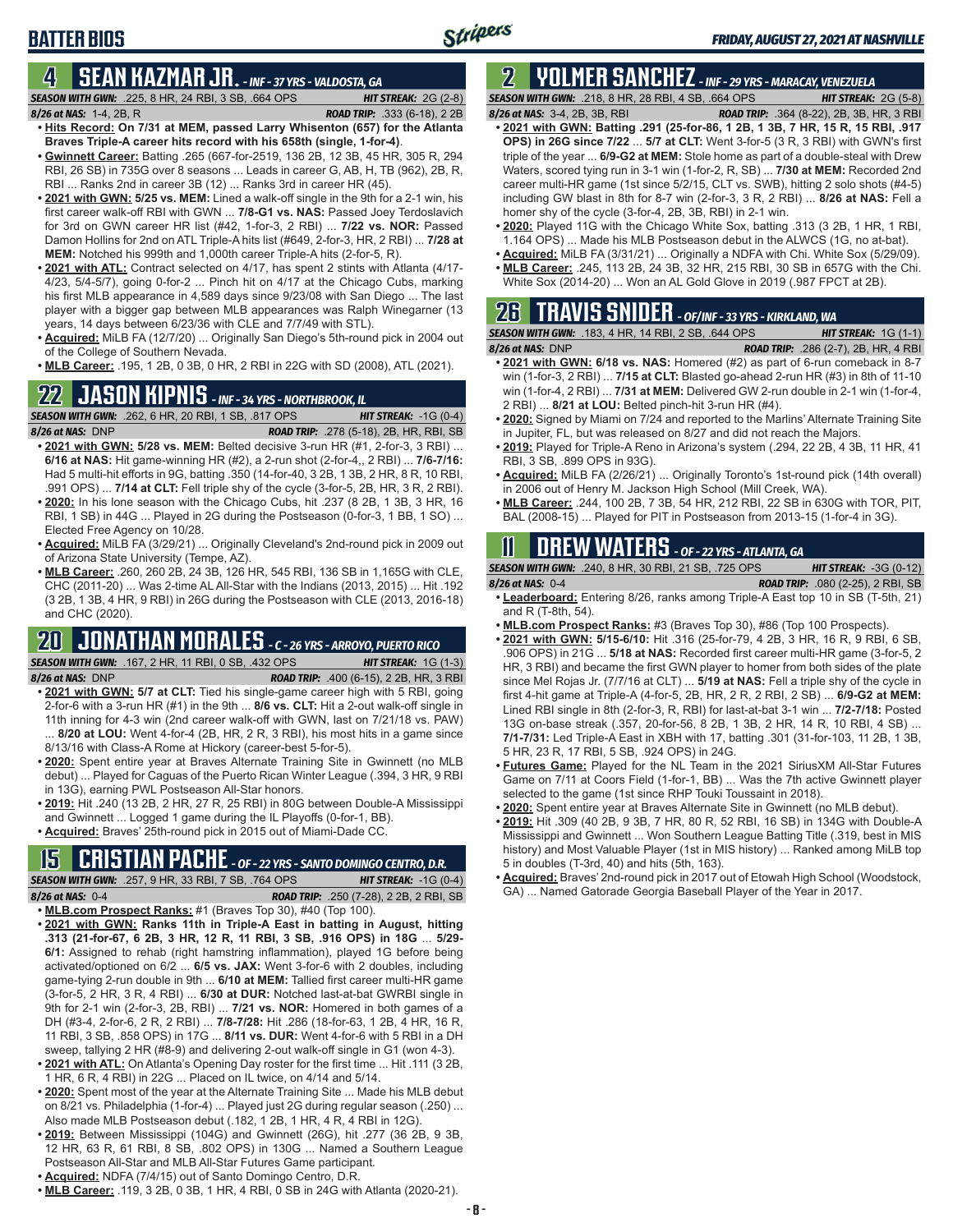### **SEASON SUMMARY**

**INDIVIDUAL OFFENSE:**



### **TEAM HIGHS & LOWS**

| <b>OFFENSE:</b>                                                  |  |
|------------------------------------------------------------------|--|
|                                                                  |  |
|                                                                  |  |
|                                                                  |  |
|                                                                  |  |
|                                                                  |  |
|                                                                  |  |
|                                                                  |  |
|                                                                  |  |
|                                                                  |  |
|                                                                  |  |
|                                                                  |  |
|                                                                  |  |
|                                                                  |  |
|                                                                  |  |
|                                                                  |  |
|                                                                  |  |
|                                                                  |  |
| <b>PITCHING:</b>                                                 |  |
|                                                                  |  |
|                                                                  |  |
|                                                                  |  |
|                                                                  |  |
|                                                                  |  |
|                                                                  |  |
|                                                                  |  |
|                                                                  |  |
|                                                                  |  |
|                                                                  |  |
|                                                                  |  |
|                                                                  |  |
| <b>DEFENSE:</b>                                                  |  |
| Most Double Plays Turned, Game  3 (6x, last: 8/21 at Louisville) |  |
|                                                                  |  |
|                                                                  |  |

### **TEAM MISCELLANEOUS**

Most Caught Stealing, Game .............................................. 2 (8/8-G1 vs. Charlotte)

| Largest Blown Lead (Loss)3 Runs (4x, last: 8/6 vs. Charlotte, 5-2, 6-10) |
|--------------------------------------------------------------------------|
|                                                                          |
|                                                                          |
|                                                                          |
|                                                                          |
|                                                                          |
|                                                                          |
|                                                                          |
|                                                                          |
|                                                                          |

## **INDIVIDUAL HIGHS & LOWS**

#### **PITCHING (GAME):**

#### **DEFENSE (GAME):**

### **STREAKS**

#### **OFFENSIVE (LONGEST IN 2021 ONLY):**

#### **PITCHING (LONGEST IN 2021 ONLY):**

19 Runs ....................................................................................... 5/7/21 at Charlotte 10 Runs in an Inning.................................................4/17/11 at Durham (6th Inning)

### **LAST TIME IT HAPPENED (GWINNETT REGULAR-SEASON HISTORY)**

|                             | Homers, Both Sides of Plate  Drew Waters (5/18/21 at Nashville)            |
|-----------------------------|----------------------------------------------------------------------------|
|                             |                                                                            |
|                             |                                                                            |
|                             | Back-to-Back-to-Back Homers  Arcia/Camargo/Demeritte (5/8/21 at Charlotte) |
|                             |                                                                            |
|                             |                                                                            |
|                             |                                                                            |
|                             |                                                                            |
|                             |                                                                            |
|                             |                                                                            |
|                             |                                                                            |
|                             |                                                                            |
|                             |                                                                            |
|                             |                                                                            |
| <b>INDIVIDUAL PITCHING:</b> |                                                                            |
| 0.0 Inning Porfoot Camo     | Novor                                                                      |

| 9.0-Inning No-Hitter (Solo)Todd Redmond (5/28/10 at Louisville)                 |
|---------------------------------------------------------------------------------|
| 9.0-Inning No-Hitter (Comb.)  Wooten/Marksberry/Ramirez (6/30/16 at Louisville) |
|                                                                                 |
|                                                                                 |
|                                                                                 |
| 21 Consecutive Saves Converted Jairo Asencio (9/6/09-8/8/11)                    |
| 25.0-Inning Scoreless Streak Stephen Marek, 25.1 IP (6/6/10-8/2/10)             |

**TEAM OFFENSE:**

| <b>TEAM PITCHING:</b> |                         |
|-----------------------|-------------------------|
|                       |                         |
|                       |                         |
|                       |                         |
| 23 Hits Allowed       | $7/13/12$ at Louisville |

| 6 Homers Allowed ……………………………………………………………………………7/18/21 at Charlotte |  |
|--------------------------------------------------------------------|--|
|                                                                    |  |
|                                                                    |  |
|                                                                    |  |

#### **TEAM DEFENSE:**

| . |                                                                    |
|---|--------------------------------------------------------------------|
|   | Turn a Triple Play 6/5/21 vs. Jacksonville (Camargo-Kipnis-Snider) |
|   |                                                                    |

## **TEAM MISCELLANEOUS:**<br>18-Run Margin of Victory....